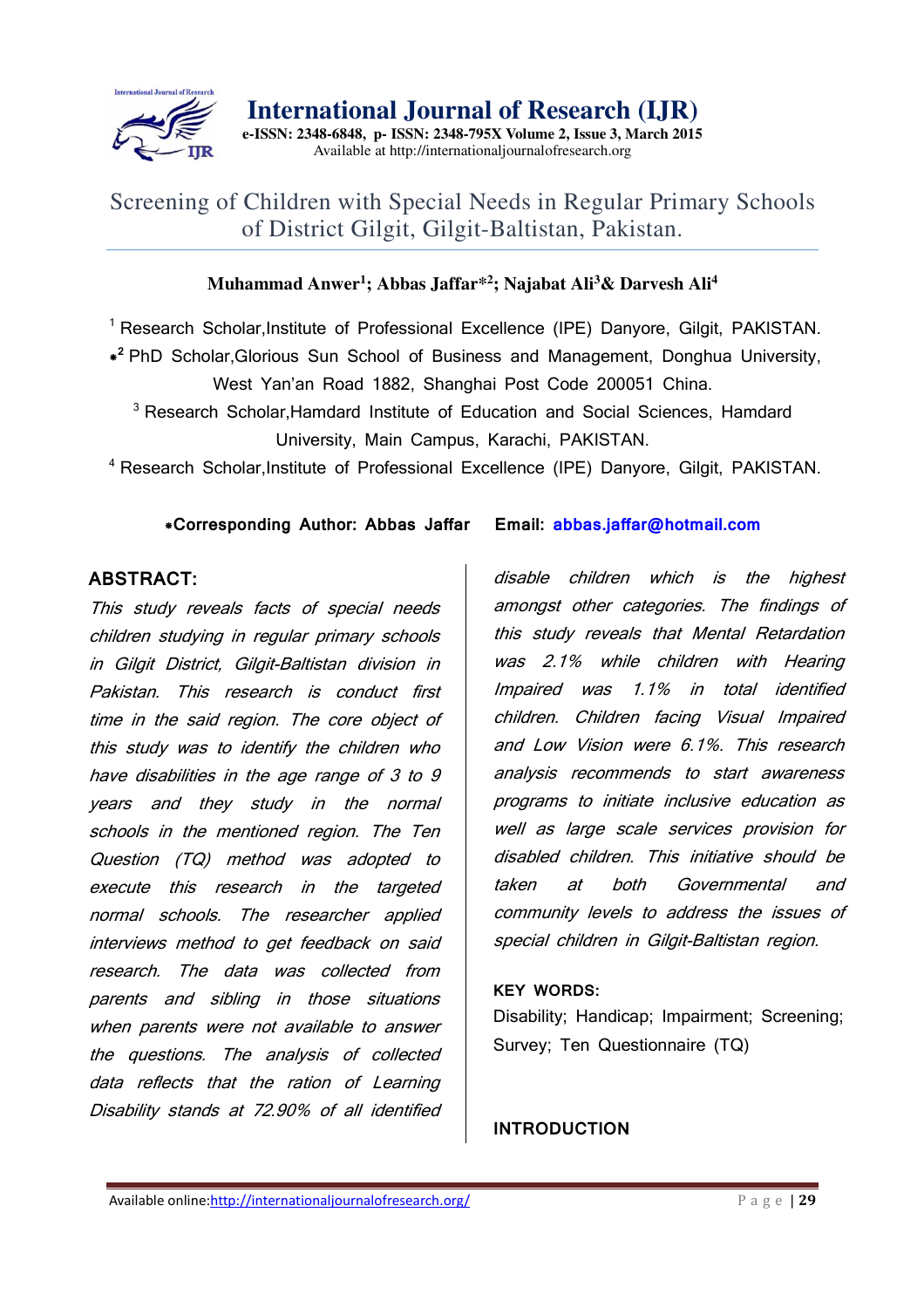

**e-ISSN: 2348-6848, p- ISSN: 2348-795X Volume 2, Issue 2, March 2015**  Available at http://internationaljournalofresearch.org

Epidemiological Study of Childhood Disability, that is the distribution in population of distinct forms of childhood disability, as well as risk factors involved are of vital importance for any health care movement, especially planning prevention and intervention programmed for handicapped children(Tseng, Lai, & Guo, 2015).The growth of services for handicapped children in Pakistan is, to say the least, rather slow(Akmese, Kayhan, & Mutlu, 2011a). The slowness is understandable if one looks at the innumerable problems facing the country, for example, poverty, malnutrition, high infant mortality, low literacy rate and so on. In order to provide adequate services one has to identify the problems and their magnitude, and only then a realistic planning is possible(Akmese, Kayhan, & Mutlu, 2011b). No large-scale study of disabilities in children has been undertaken so far in Pakistan although the need for accurate statistics has been emphasized in all the conferences, seminars and workshops on the subject in the country(Otsuka et al., 2007). The only noteworthy effort in this area is the research in mental retardation conducted at Jinnah Post Graduate Medical center,

The information's regarding handicapped children was not easy to gather through any method(Miles &

Karachi(Esmaeeli-Nieh & Sherr, 2014). The report published in 1971 gave the provenience rate to urban population at Karachi for same degree of mental retardation to be around 3 percent of the population(Boucher, Maffre, & Raynaud, 2015).Different approaches for estimating prevalence of mental retardation in various sections of population were adopted by mental health center at Mission hospital, Peshawar(Hegberg & Tone, 2015). In one study outpatients attending 14 hospitals were screened and overall average for outpatients with mental retardation and epilepsy was 2 per thousand-outpatient seen(Da Ronch et al., 2015). It was concluded that mental retardation and epilepsy were not common problem treated at these hospitals(Torio, Encinosa, Berdahl, McCormick, & Simpson, 2015). Another small-scale survey was conducted Peshawar, interviewing persons at random to discover mentally retarded children in a specific population in 1978(McGrath & Reavey, 2015). This study is analogous to the key important component of the study in Lahore(Brooker & Durmaz, 2015). It was the experience of the team in Peshawar(Borntrager & Lyon, 2015).

Frizzell, 1990). The most of the survey teams also found that most helpful and knowledgeable informants were the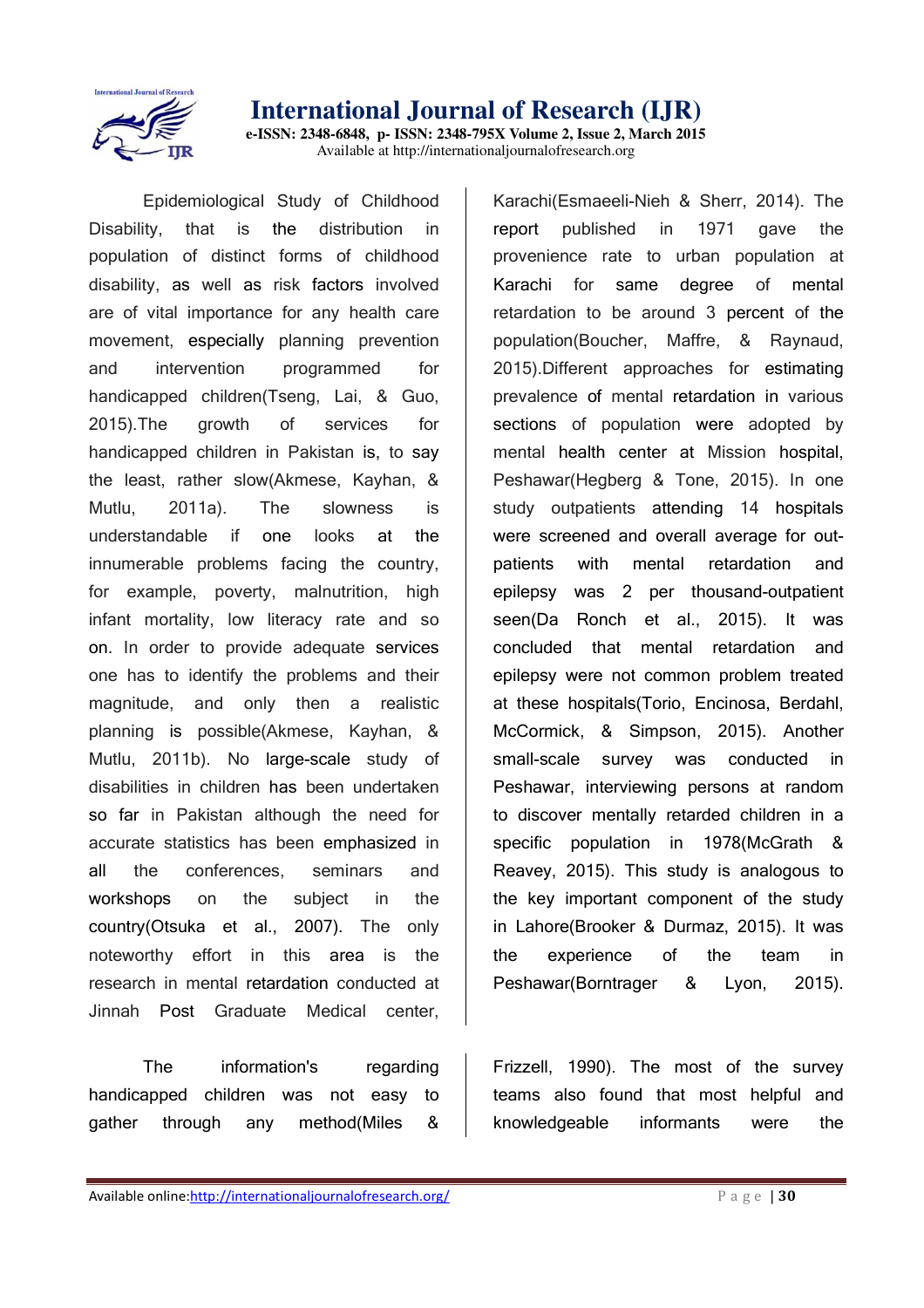

**e-ISSN: 2348-6848, p- ISSN: 2348-795X Volume 2, Issue 2, March 2015**  Available at http://internationaljournalofresearch.org

children themselves(Hussain & Sultan, 2010). The child and family psychiatry unit, department of pediatrics, mayo hospital, Lahore, reported that almost 40 percent of the children attending the clinic were mentally retarded(Kazi et al., 2013). According to a reported for UNICEF, "Situation of handicapped children in Pakistan" by Dr. K. I. Tareen, the incidence of disability reported ranges from 0.8 to 16.8 percent(Rathore, New, &Iftikhar, 2011). Under these un-certain conditions, it will be presumptuous to make claims for

#### **Objectives of the Study**

The primary aim of the study was to provide preliminary estimates of disabilities in the community(Chiu, Yang, Wong, & Li, 2015). An equally important purpose was to identify disabled children between age levels of 3 to 12 years, so that they can be helped.The main objectives of the study are;

- 1. 1. To find out ratio of disabilities in normal school of District Gilgit.
- 2. To investigate which of the disability is the highest among all the disabilities among children in normal school.
- 3. To explore the ratio of disabled and normal children in ordinary school.

scientific exactitude of the study reported here(Hughes, 1984). Being small case study, the effort will have to be evaluated at the level of exploration and estimates(Sharif, Daryani, Asgarian, & Nasrolahei, 2010). There seems to be a large number of factors in our country, which tend to militate against the gathering of facts regarding disabilities. It was also considered an important part of the study to provide meaningful leads in this area along with estimates of extent and nature of the disabilities in the population.

- 4. To identify influence of socioeconomic condition on disabilities.
- 5. To compare ratio of disabilities among three Sub-divisions of Gilgit.

### **HYPOTHESES**

- 1. Special will present in normal school of Gilgit.
- 2. There will be large difference among the number of special and normal population of the school.
- 3. There are more disabled boys than girls.
- 4. Disability ratio is not different among three tehsil of Gilgit.
- **5.** Poor socio-economic condition influence disabilities.

Available online:http://internationaljournalofresearch.org/<br>
P a g e | 31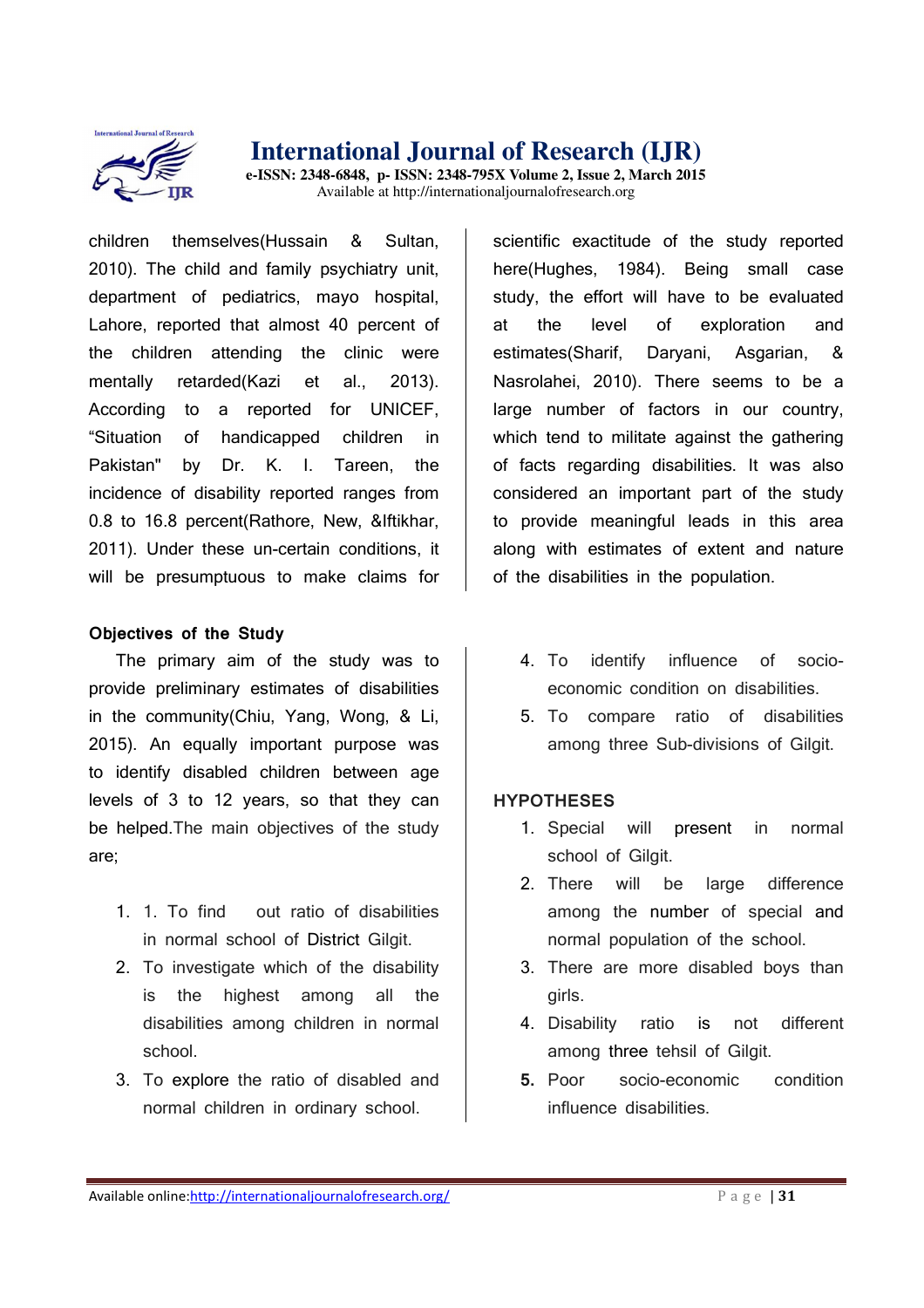

**e-ISSN: 2348-6848, p- ISSN: 2348-795X Volume 2, Issue 2, March 2015**  Available at http://internationaljournalofresearch.org

#### **Review of Literature**

An understanding of exceptional children and youth begins with an understanding of the range of similarities and differences within the population as a whole(Pellock, 2004). All people are different in some ways, yet all people are more alike than they are different. They all have the same basic needs and are guaranteed the same rights under our constitution. Moreover, in most areas or activities the similarities among people are much more significant than the differences.The labels used to identify groups of exceptional persons can be very confusing(Shah, Holmes, & Wing, 1982). The term disorder, disability, impairment, and handicap are sometimes used interchangeably but actually have different meaning. Disability is used to refer to a physical disorder such as the loss of limb or some other crippling condition(Hosseinkhanzadeh, Noori, Yeganeh, & Esapoor, 2014). It is also used with learning and behavior problems that may or may not be due to a physiological cause(Chess, 1977).

The term impairment is usually reserved for sensory deficits: we speak of the hearing impaired and the visually

impaired(Alavi, Savoji, & Amin, 2013). All three of these terms refer to problem within the individual(Shokoohi-Yekta, Zamani, & Ahmadi, 2011). The fourth, handicap, is an environmentally related limitation(Harris, 1996). All of us have had the experience being handicapped at one time or another(Cole, 1988).The exceptional population includes people of all ages. Special educational is not limited to what is traditionally through of as the school age population(Preus, 1990). For normal people learning is a lifelong activity that begins at birth and continues through adulthood(Preus, 1990). The same is true for the exceptional population(Joshi et al., 2015). Many exceptional individuals need special educational services from infancy through adulthood to enable them to learn from and a dart to their environments(Pace & Bricout, 2015). Categories of Exceptionalityten categories of children and youth with handicapping conditions arebeing served under various authorities are:

Learning disabled. Multi-handicapped Speech impaired. Hard of hearing and deaf Mentally retarded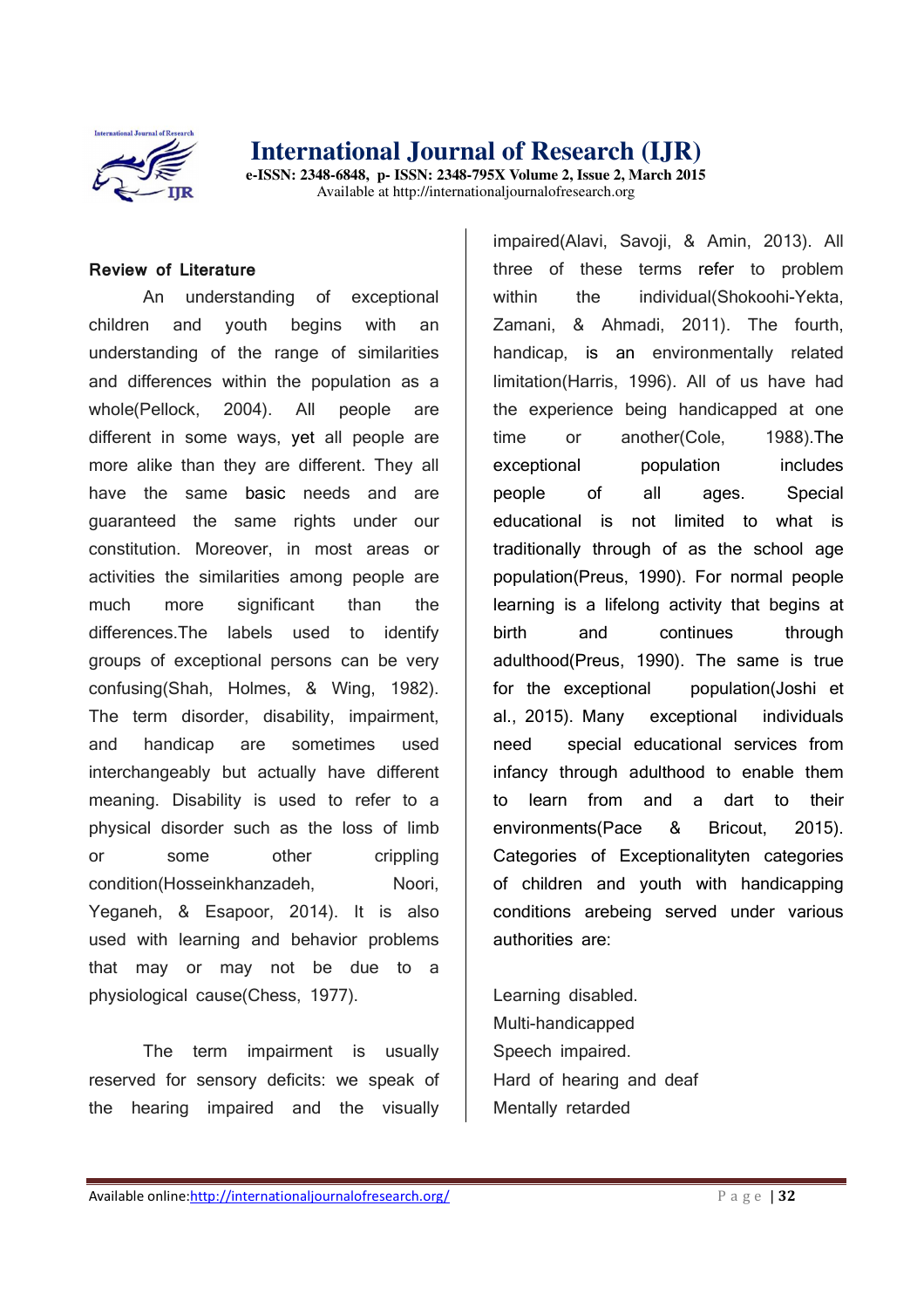

**e-ISSN: 2348-6848, p- ISSN: 2348-795X Volume 2, Issue 2, March 2015**  Available at http://internationaljournalofresearch.org

Orthopedically impaired Emotionally disturbed Visually handicapped Other health impaired & deaf- blind

Although there are a large number of subcategories within each (autism, orthopedically impaired, down syndrome) the abovecategories provide a functional grouping of handicapping conditions(Vancampfort et al.). Thefollowing are the more comprehensive categorization:

1. Sensory handicaps, including hearing and vision impairments

Within each of these categories the degree and frequency of difficulties within the exceptional experience vary widely(Look, McCloskey, & Coccaro, 2015). For example, a person with only slight problems in visual discrimination may require very little special help to function near the norm socially and intellectually. Someone who is blind, on the other hand, may need the help of many specialists over a long period of time to achieve

#### **PAKISTAN CHAPTER**

- 2. Intellectual deviations, including giftedness as well as mental retardation.
- 3. Communication disorders, such as speech and language dysfunction.
- 4. Learning disabilities/minimal brain dysfunction, resulting in learning problem without motor involvement.
- 5. Behavior disorder, including severe emotional disturbances.
- 6. Physical handicaps and health impairments, including neurological defects, orthopedic condition, diseases such as muscular dystrophy and sickles call anemia, birth defects, developmental disabilities, and autism.

mobility and social adjustment. Similarly a mild motor impairment might adversely affect an individual performance in certain games or sports but not the development of other skills. It should be noted that among the exceptional, the gifted and talented are a sadly neglected group. Even though the difficulties they experience and the needs they have are often as great as those of other exceptional individuals little has been done for them.

Pakistan emerged on the map of the world as an independent sovereign state in August 1947, as a result of the division of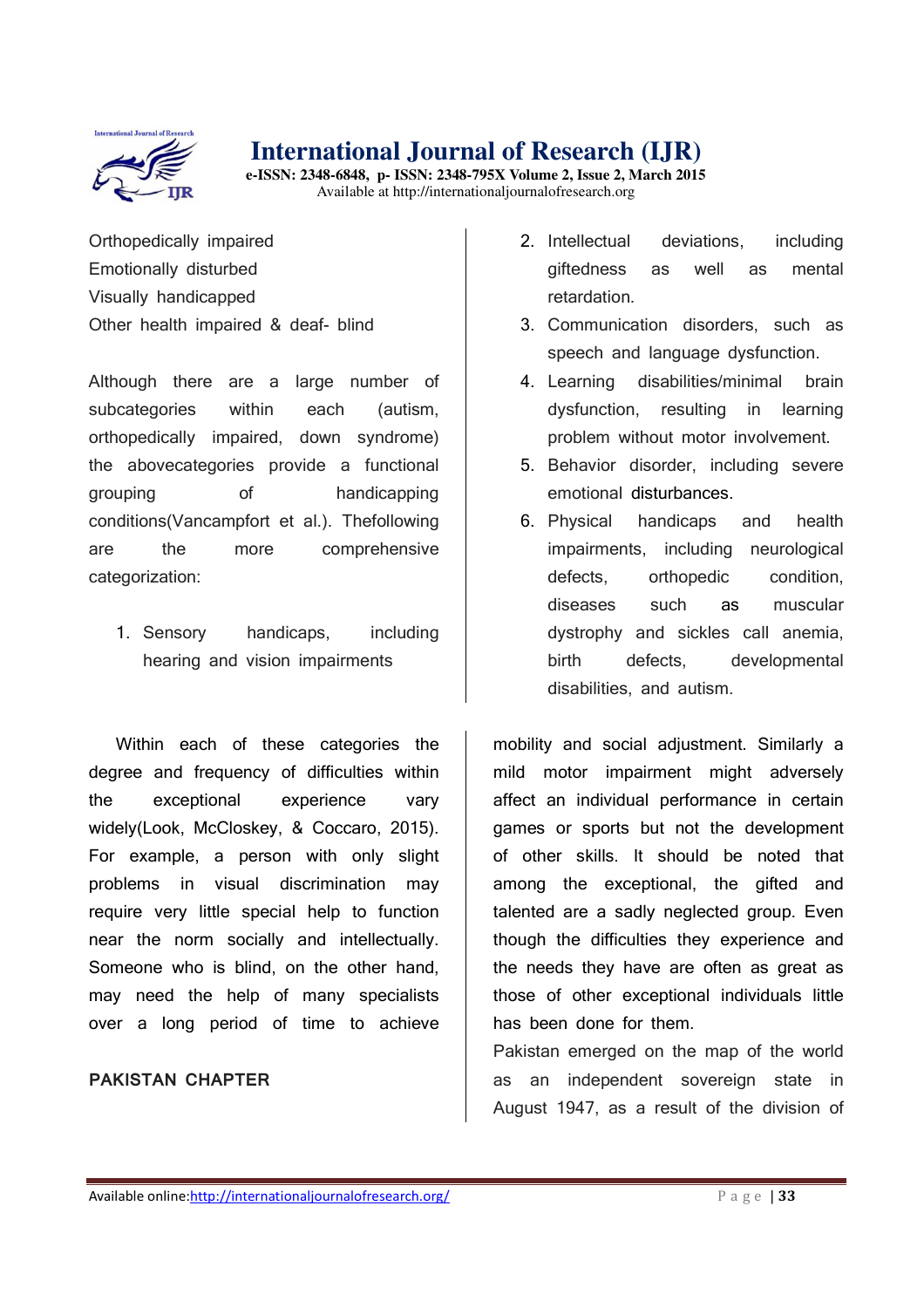

the British India.The land of Pakistan (area 7, 96,099 K.M, population nearly 180 million) is rich in landscapes and cultural traditions. Half of dozen civilizations have flourished here and left their imprints. Historically this is one of the most ancient lands known to man. Its cities flourished before Babylon was built, and one can trace its history back to at least 2500 years B.C.Excavations at Harappa, Mohenio-Daro and KotDiii have brought to light evidence of an advance civilization existing even in most ancient times. Around about 1500 B.C. the Aryan came to this region and by, influence the Hindu civilization. In 712 A.D. the Arabs led by Mohammad Bin Qasim, landed near Modern Karachi and ruled part of the land

## **Developmental History of Special Education in Pakistan:**

The nation which is most recent and worthy of respect is at in which the weak, the suppressed and the sick have the  $1<sup>st</sup>$  claim. It is this philosophy at provides the firm foundations on which special education services are built in a society.Special Education is a part of general education. The word special education indicates that in education of the exceptional children some sort of special facilities, special treatment and using

which in now Pakistan for 200 years. During this time Islam took roots in the soil and influenced the life. Culture and traditions of the people, in the  $10<sup>th</sup>$  century A.D. began the systematic conquest of undivided India by Muslims from Central Asia who ruled the whole subcontinent up to the  $18<sup>th</sup>$  century A.D. when the British invaded the land and ruled for nearly 200 years. In 1930 the well-known poet philosopher Dr.Mohmmad Iqbal conceived the idea of a separate state for the Muslims of the subcontinent. After 17 years of untiring struggle under the brilliant leadership of Quad- e-Azam Mohammad Ali Jinnah, Pakistan became an independent state on  $14<sup>th</sup>$  august, 1947.

techniques are applied which help the learners to fit in general education and as a consequence integrate them in the society in general. The word special does not emphasize the aggregation but it emphasizes the aggregation with the help of some provision of special treatment and special facilities. Special Education is our moral and religious obligation owned in Holy Quran" Surah Naas  $(30<sup>th</sup>$ parah)

The welfare of the handicapped has come a long way hence the days of purely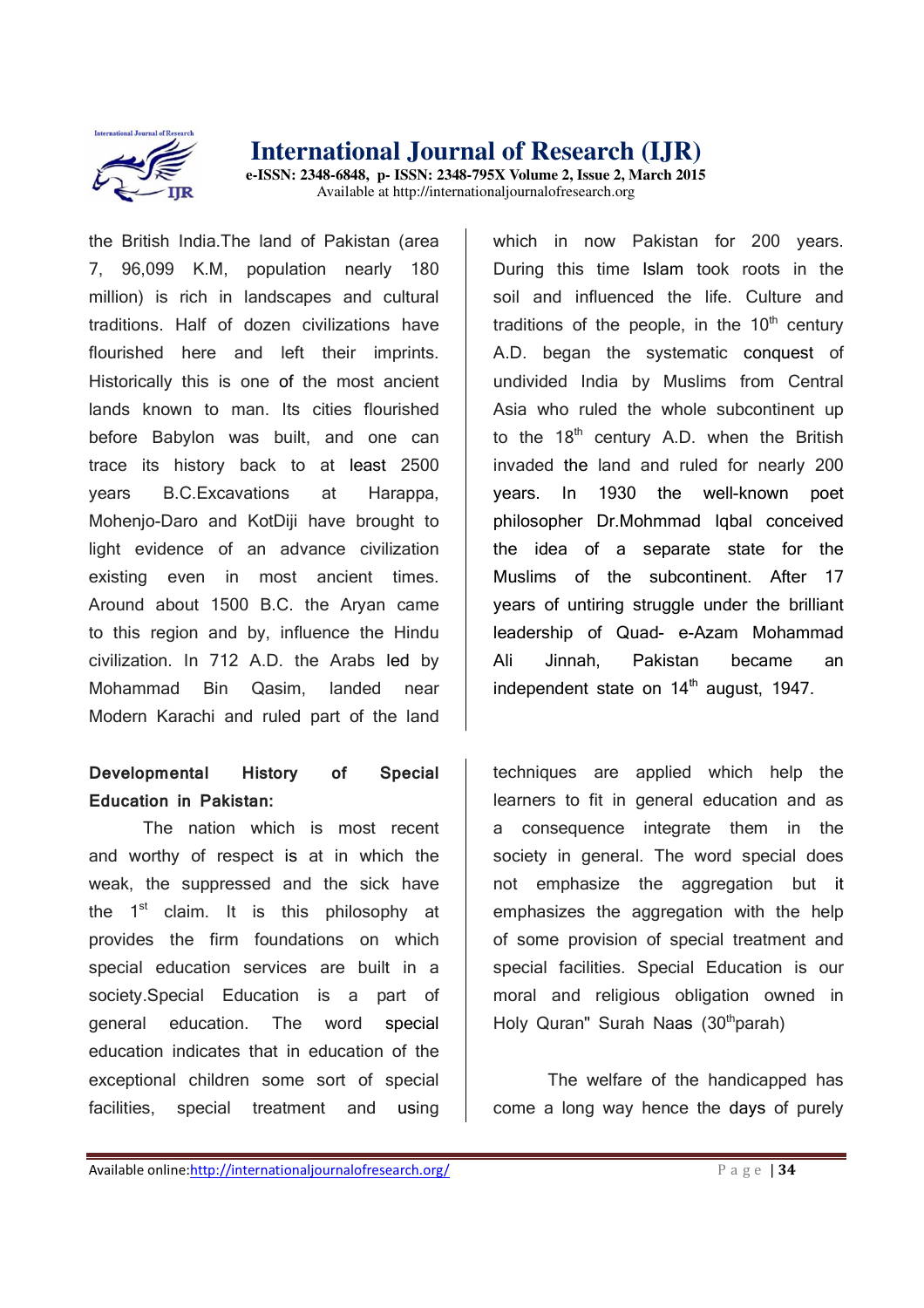

**e-ISSN: 2348-6848, p- ISSN: 2348-795X Volume 2, Issue 2, March 2015**  Available at http://internationaljournalofresearch.org

custodial protective care. At first, it is believed that handicapped children were subnormal and subsequently, provisions were custodial in nature. But eventuallyattempt at rudimentaryaction and training become of the pattern. The first tool for the deaf was established in the children of nobility in Spain around 1550. An institute for the education of the deaf and dumb was established in Edinburgh in 1760. In England, a voluntary institution was established at Liver pool in 1790, and by 1850 there were such provisions in ten large urban areas. A secondary school was established at Worcester in 1869.

Pakistan provides examples of voluntary groups and trusts concerned with the handicapped. These are excellent agencies for the education, training and rehabilitation of the handicapped and under certain circumstances more valuable than that of government. They contain so many devoted, God fearing, hard working and self-sacrificing individuals. The concern of our great leader Fatima Jinnah can well be visualized just by recapitulating the fact that she laid the foundation stone of the Teachers Training College for the Teachers of Deaf "Gung Mahal "Labor in 1958 which was established by a voluntary organization. An institute for Blind,

Sheranwala Gate, Lahore, was established in 1906.An institute for the Blind was later established at Bahawalpur.

In 1959, the federal ministry of education appointed a commission on national education headed by late Mr. S.M.Sarif.Education, Secretary to the government of Pakistan. The commission analyzed the educational system of the country and special education. The commission recommended the educational programme of handicapped children in schools should include provision for general as well as vocational education so that the individual may be able to earn his/her own living and to live contentedly within the limits of the handicap. Such children need a great deal of individual care and attention than normal children. The actual care of such children is often suitably and effectively performed by medical and education services of private philanthropic organization.The government realized the importance of special education as recommended by the Sharif commission. Non-government organizations and other philanthropic organizations made efforts for their educational needs.

In 1972, the federal ministry of education framed the new education policy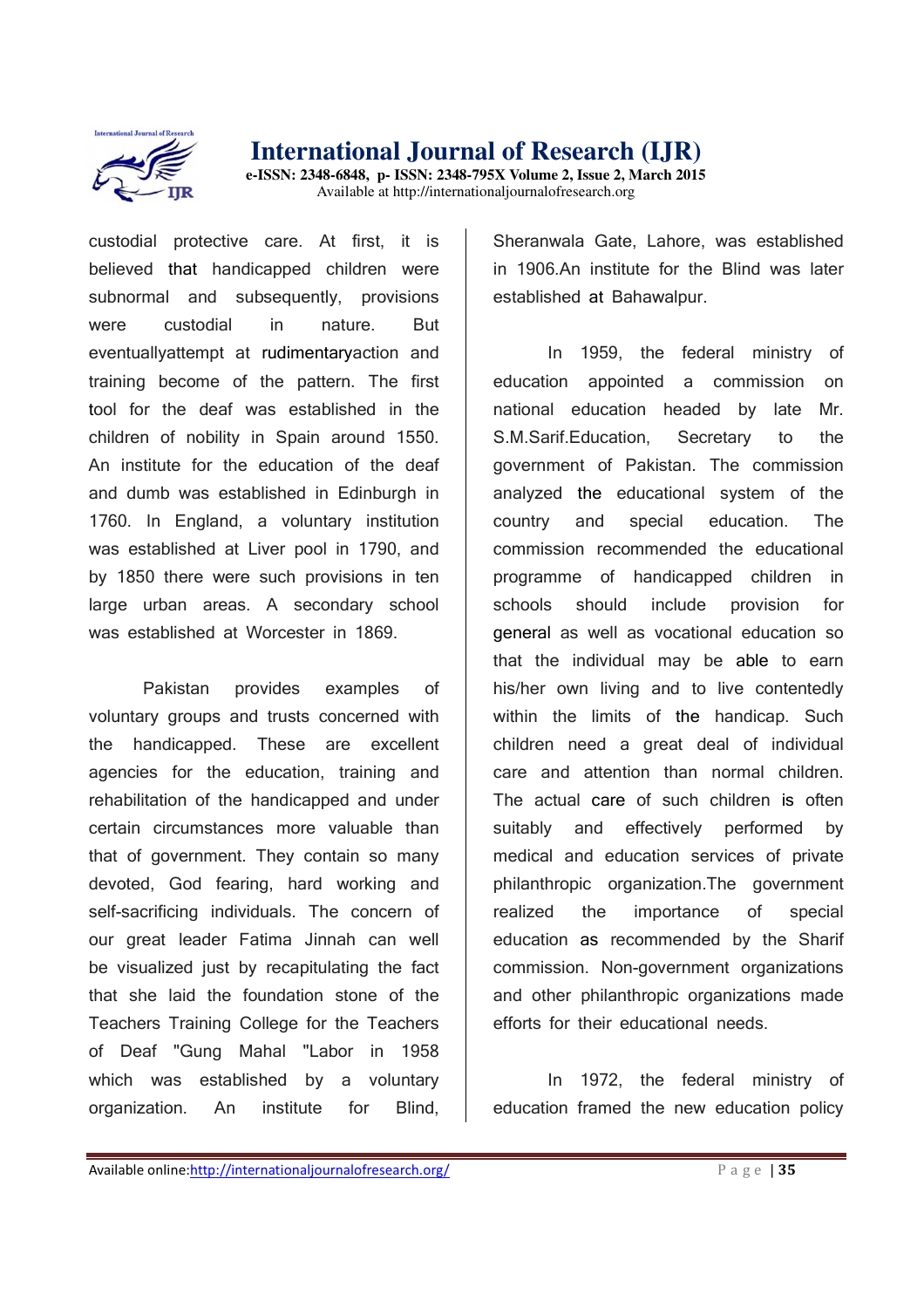

for reforming the educational system and special education. Its objectives were to equalize access to education through provisions of special facilities for women. Under-privileged group and mentally retarded and to be physically handicapped children in all areas in general and backward areas in particulars. Voluntary organizations were helped by giving handsome grants for their welfare.Placing education and special education among other matters of highest priority, the chief martial law Administrator and president, General Muhammad Zia-ul-Haq directed the Ministry of Education in 1977 review the state of Education in the country and to suggest ways and means to bring it in line with our faith and ideology. The ministry of education framed the policy which recommended that four pilot projects for physically handicapped, deaf and dumb, mentally retarded and blind be developed by the Federal Government by strengthening and giving financial and other support to existing institutions of special education in the country. Funds should be provided to existing special education institution run by private voluntary organizations. Further a rehabilitation programme for special education should also be prepared and societies by giving grants for their welfare.

The non-government organizations did a lot of work to serve their needs.In 1981, the subject of special education was transferred to the social welfare wing of the Ministry of Health In 1983. A special Education and social welfare Division was created as an independent division in the Ministry of health, Special Education and social welfare. A number of presidential directives were issued for the speedy implementation of special education programme in the country. Much awareness was created due to the International year of disabled, 1981. Four special education schools hearing impaired visually handicapped, physically handicapped and mentally retarded were started in rented buildings in Islamabad. The services of consultants in special Education were secured who helped the Government in the promotion of special Education programme in the country.

In February 1985, Directorate General of Special Education was set up as a technical part of the Special Education and Social Welfare Division under the ministry of Health, Special Education and Social Welfare. 26 schemes have been included in the Annual Development Programmed 1987-88, and an amount of Rs.220 million has been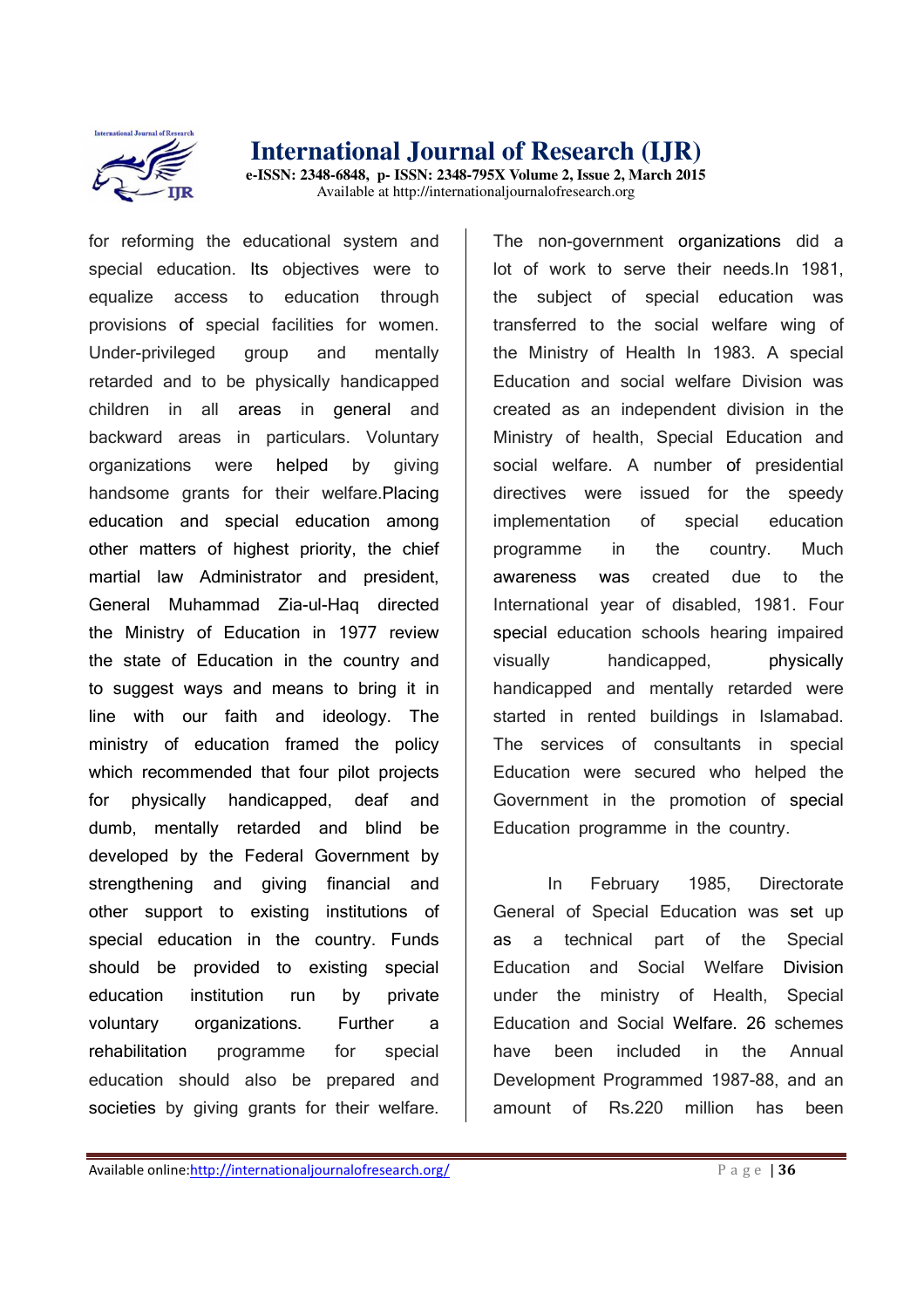

## **International Journal of Research (IJR) e-ISSN: 2348-6848, p- ISSN: 2348-795X Volume 2, Issue 2, March 2015**

Available at http://internationaljournalofresearch.org

allocated to these schemes, ft will go a long way in education, training and rehabilitation of the needy. The presidential directive of 1983 for the establishment of a teachers training institute of special Education started functioning from

## **Some important epidemiological variables and attributes**

Age, sex, ethnic group, marital status, family structure, occupation,socioeconomic status, place, time and movement are different attributes. The distribution of a disability is described, for example their sex andoccupation, together with the variations in disability occurrence in different places and at different places and at different times. Description of the distribution of a disability leads to an attempt to interpret the distribution in relation to known or suspected determinants. (Macmahon& Pugh, 2003).

#### **Previous work in Pakistan**

No large-scale study of disability in children has been undertaken so far in Pakistan, although the need for accurate statistics has been emphasized in all the Conferences, Seminars and Workshops on the subject in the country. The only noteworthy effort in this area is the research in Mental Retardation conducted

September 1986 and has successfully organized eleven training programs for this rewarding work. After  $18<sup>th</sup>$  amendment, in 2011, the Federal Government has transferred special education departments to the provincial governments.

at Jinnah Post-Graduate Medical Centre, Karachi. The report published in 1971 gave the prevalence rate in Karachi city for some degree of Mental Retardation to be around 3 percent for the population including 0.4 percent with severe Mental Retardation.A number of approaches for estimating prevalence of Mental Retardation in various sections of population were adopted by Mental Health Centre at Mission Hospital, Peshawar. In one study outpatients attending 14 hospitals were screened out with the help of questionnaire for mental retardation and epilepsy were not common problems treated at these hospitals. Another smallscale survey was conducted in Peshawar by interviewing persons at random to discover Mentally Retarded children in a specified population in 1978.This study is analogous to the key informant component of the study in Lahore. It was the experience of the team in Peshawar that information regarding handicapped children was not easy to gather through this

Available online:http://internationaljournalofresearch.org/<br>
P a g e | 37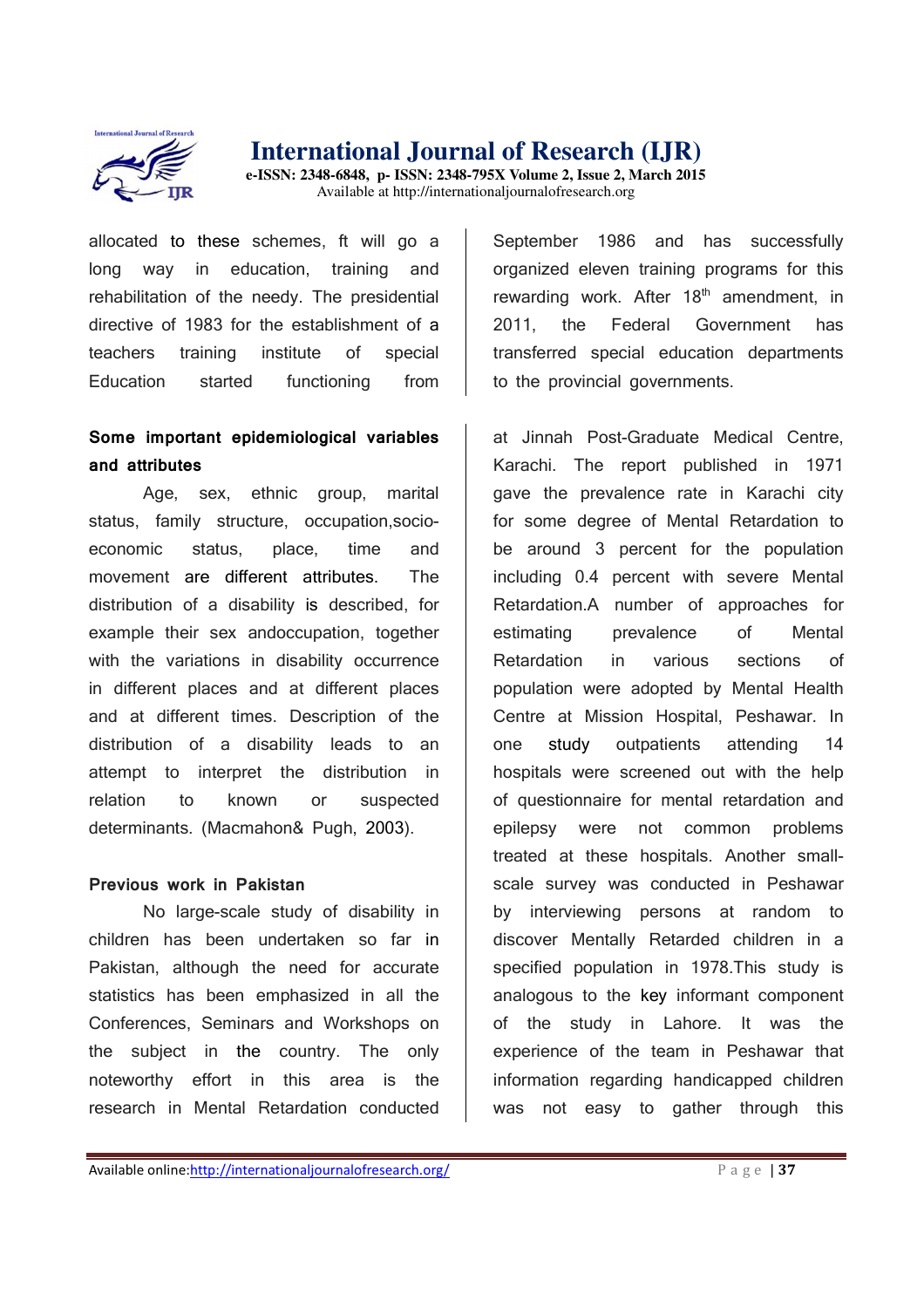

method. The survey team also found that the most helpful and knowledgeable informants were children themselves. The child and Family Psychiatry Unit, Department of pediatrics, Mayo Hospital, Lahore, Reported; that almost 40 percent of children attending the clinic were Mentally Retarded.

According to report from UNICEF, "Situation of Handicapped Children in Pakistan" by Dr.K.l.Tareen, the incidence of disability reported ranges from 0.8 to 16.8 percent. Under these uncertain conditions, it will be presumptuous to make claims for scientific exactitude of the study reported here. Being a pilot study, effort will have to be evaluated at the level of exploration and estimates. There seems to be a large number of factors in developing countries, which tend to militate against the gathering of facts regarding disability. It was also considered an important along with estimates of extent and nature of the disabilities in the population.1: Research project in mental retardation final report (1971) Department of neuropsychiatry Jinnah post-graduate medical center DrZaki Hassan. The project started formally in May, 1964 and terminated in Aug 1969. The main objectives of the project were exploration of:

A. The nature of mental retardation in Pakistan and the effect of certain conditions, e.g. poor obstetrical services and malnutrition; and B. The possibility of establishing a day programmed for the retarded.Sixteen-hundred-and-fifty cases of mental retardation were examined in the project by a multidisciplinary team involving a thorough evaluation of history, physical and neurological status and assessment of their functional states. Case were also seen by psychiatrists where indicated.

#### **Rehabilitation Efforts:**

On the rehabilitation side, it is gratifying to know that essentially through the effects of the project, there exists in Karachi today, a day center were forty mentally retarded are being trained and educated. It is supported at present entirely by a voluntary body, which is now financially independent and has plans for further expansion.A second volunteer started a second day center for the mentally retarded in Karachi recently by a second volunteer group established by our pediatrician, Dr. Nusrat Riaz.

Valuable experience has been gained during the last few years of the day center. A suitable syllabus has been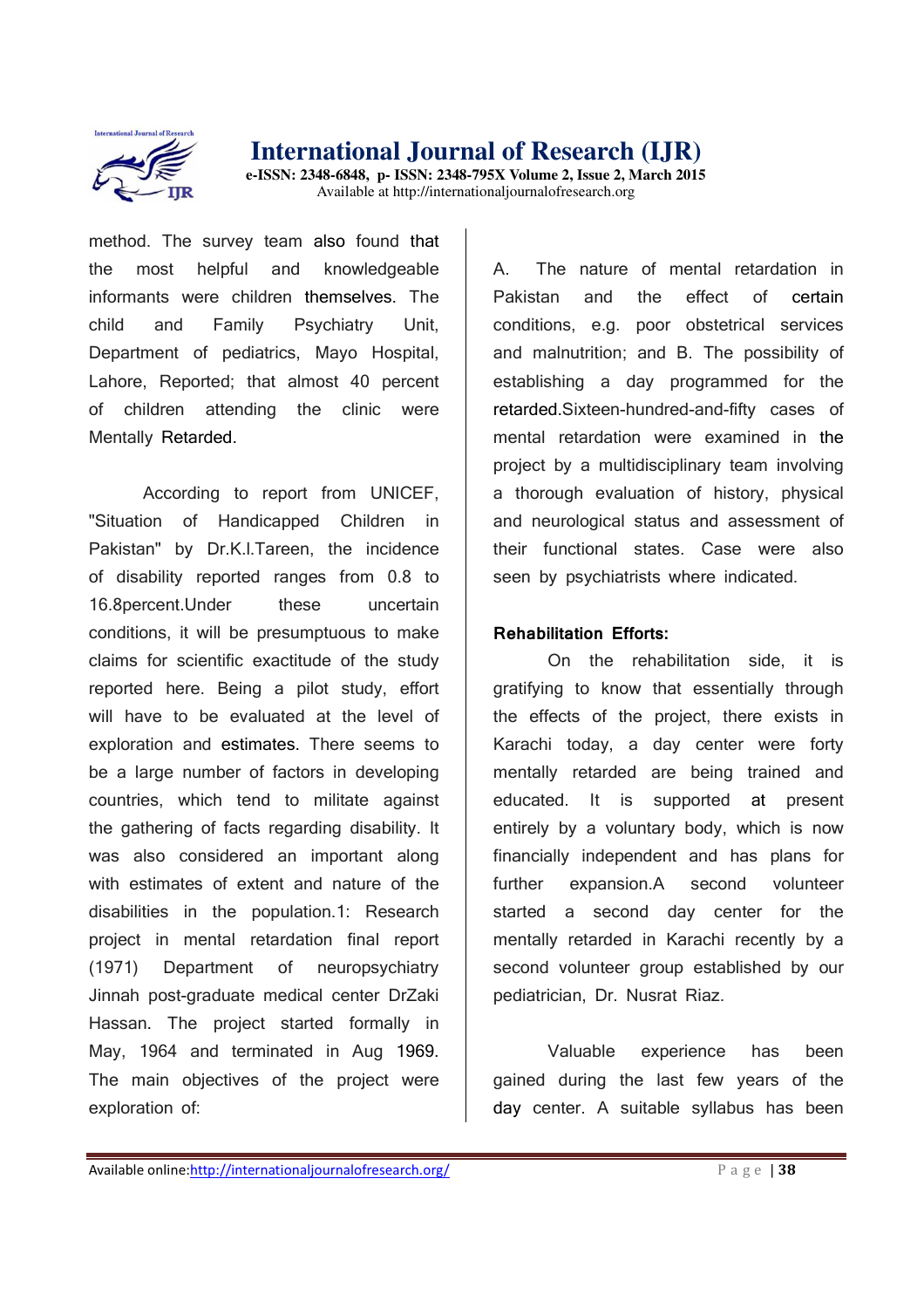

drawn up and found satisfactory. The practicability and me chiasms of staffing has been worked out and better judgment has developed in selection cases for vocational training. Stage is now set for setting up a workshop for the mentally retarded which is the main objective of the new project approved by the SRS. A brief reference may now be made to the observations from the project gathered during the last four years.

## **2 Epidemiological Study of Childhood Disability (By. Dr. Khalida Tareen, 1982)**

The growth of services for handicapped children in Pakistan is, to say the least, rather slow. The slowness is understandable if one looks at the innumerable problems facing the country, for example, poverty, malnutrition, high infant mortality, low literacy rate and so on.In order to provide adequate services one has to identify the problems and their magnitude, and only then a realistic planning is possible. For this purpose the Child and Family Psychiatry Unit, King Edward Medical College, Lahore, with assistance from UNICEF and the Government of Punjab, planned a survey of the prevalence of disabilities in Punjab, as part of a comprehensive plan to assess the situation in the province.The first phase

of the survey was planned for the urban population of the Lahore and later it was proposed to go into two districts of Punjab. A Questionnaire was specially designed for this purposed. However, a chance occurrence brought me in contact with Dr. Lillian Belmont, from Gartered H.Sergievsky Centre organizing an International Epidemiological studies of Children Disability in collaboration with Bishop Backers Foundation. International Workshops New York State Psychiatric Institute and Rehabilitation international UNICEF Technical Support Program, ft was then decided to link our project with the above-mentioned study being carried out in nine other countries as well. For this purpose it was decided to adapt the same Questionnaire, which was already being used in other countries participating in the study.The report is based on the data collected on 1025 children as stipulated in the procedure Manual of the pilot study, but it is further planned to carry out the surrey on another 4000 households and shape the data into a final comprehensive report.

All the three instruments seem to probe the problems at three different, levels of recognition. The first level was that of vague feelings, apprehension and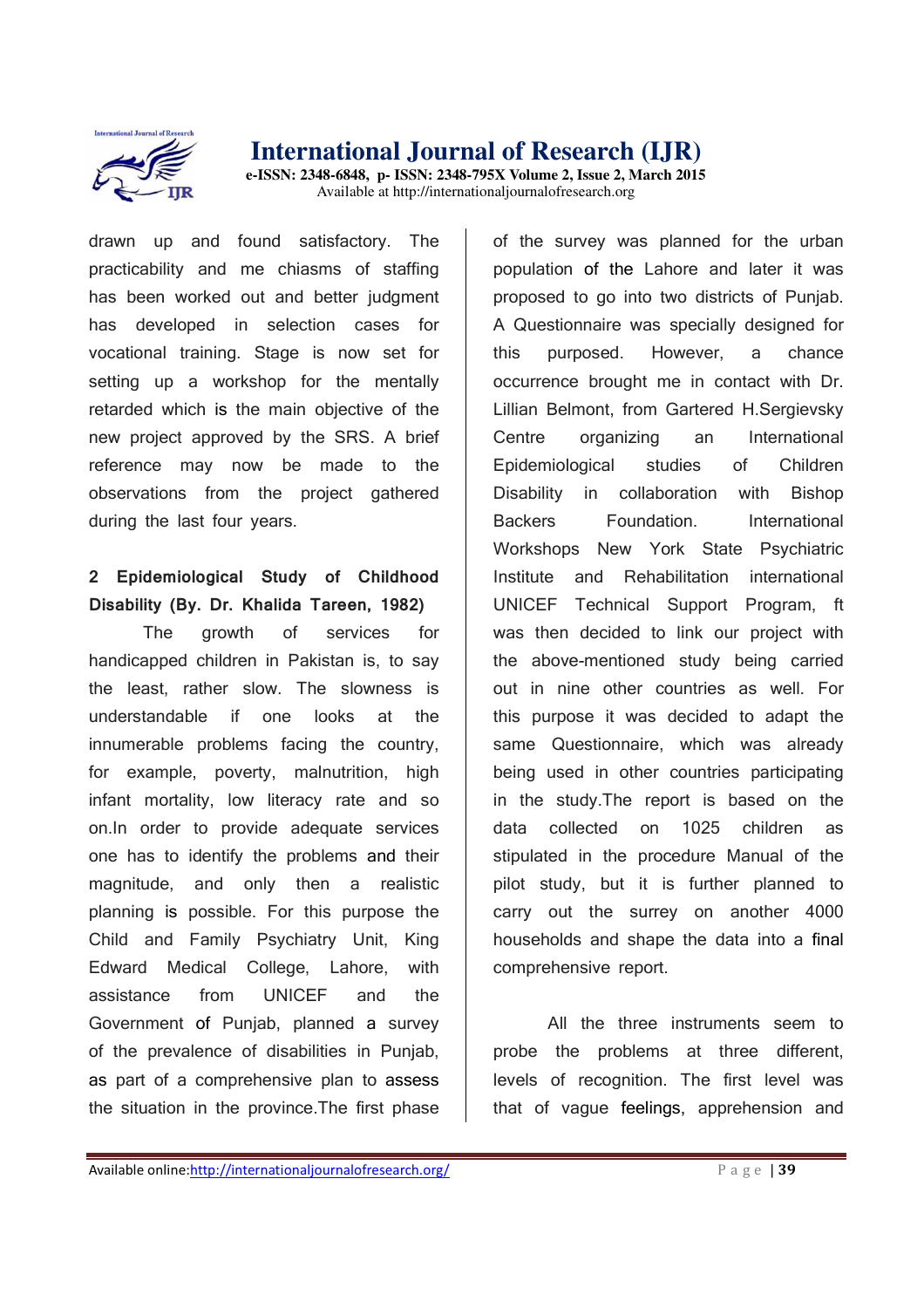

dissatisfaction of parents about, the growth and functioning of their children. A fairly large number of (17.17) showed up as having problems at this level. They were named as "cases". When the questionnaire was given a more restricted and defined from, the number of children as problem cases was substantially reduced from 103 to 64 i.e., 10.54 of the total number of 3-6 years old children assessed.A comparison of results obtained with the help of three approaches i.e. Ten Questionnaire (TQ) screening, Child Disability Questionnaire and the professional Review shows that their effectiveness varies with the ages of children assessed. For example, as compared with the other two approaches, TQS seems to be a little too sensitive for children in the age of group of 3 -6 years. This is particularly the case with the questions dealing with problems of speech and understanding. The reported disability in this group for TQS is 16.90. As compared to this, CDQ gives the rate of reported by the United States Office of Education. This rate has been generally accepted as universal average for disabilities. Judging the results of the present study against this criterion, the Child Disability Questionnaire may be considered a fairly reliable instrument for the assessment of disabilities in younger

children in Pakistan under the present conditions.In the case of the older children (7-9years), both TQS and CDQ seem to yield results very close to each other. In this group, the shorter instrument i.e. TQS may prove to be more practical as a time saving device for a large-scale survey. Out of the two, CDQ comes out as the more valid instrument in this face of the study for the children of all ages. This aspect of the procedure is in need of further investigation to improve its efficacy. On the whole the professional review has not feared very well at this stage. One major reason for its shortcoming seems to be the lack of appropriate instruments of assessment particularly in the area of mental retardation. It seems advisable under such condition to do the professional review also with the help of elaborate questionnaire similar to the CDQ to achieve cross validation.

At the same time efforts should be directed towards the development of tests and techniques for the scientific assessment of disabilities as parts of the professional evaluation.One important finding of the study was the multiple roles of the interviewers in the process of recognition of disabilities by the parents.They come to see themselves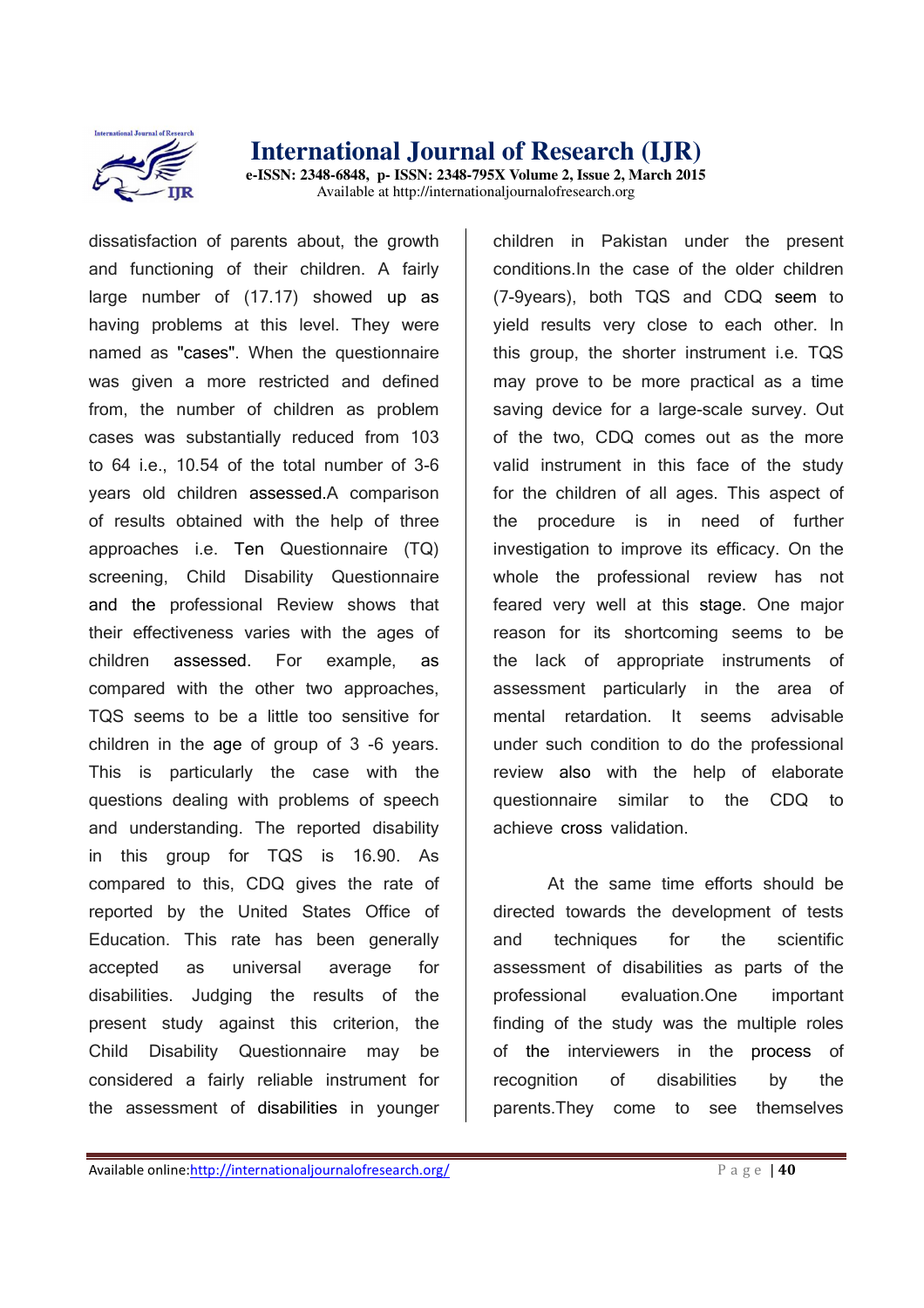

gradually as agents change. Imperceptibly the study became action oriented. When any number of the team sensed a disability in a child, he/she advised the parents to get in touch with the Child and Family Psychiatry Unit or any other relevant Department of the Mayo Hospital, Lahore. Quite a few of these parents tuned up for help and guidance at these Departments.

## **3 National Survey of Disabled Persons Pilot Phase.**

It has been a persistent demand voiced in every National Conference on disabilities that a comprehensive survey be undertaken to the country. Facts and figures in this regard were also considered essential for the planning of services for different categories of disabled persons.In order to achieve the above-mentioned objectives, a plan for National Census/ Survey of Disabled person was prepared by Directorate General of special Education, Islamabad. It was though advisable to undertake the survey initially as a pilot study on sample population from the twin cities of Islamabad and Rawalpindi.

An advisory committee and Technical committee comprising experts from the fields of Psychiatry, Social Work and Psychology, were formed for looking after the technical aspects of the survey, including preparation of interview schedules, training of interviewers, field supervision, analysis of data and report writing.The Survey was planned as a two stage process with basic screening of the sample population by 50 interviewers and then interviewing of screened cases by five doctors. The enlistment and training of field workers was done in the first half of July and data collection was accomplished during the months of July, August and September 1986.In all, information was collected on 88000 persons through door to interview from urban as well as rural areas of Islamabad and Rawalpindi. Altogether 2288 persons were finally assessed as disabled persons. The rate of disability in the given population was calculated to be 2.57%. The highest rate was recorded in the rural population of Islamabad (5.1%) followed by Islamabad urban (3.37%). Lowest rate was recorded for Rawalpindi urban (1.99%). The result, showed preponderance of males as against the females, with percentages of 61 and39 respectively. As regards the types 0f disabilities, physical handicaps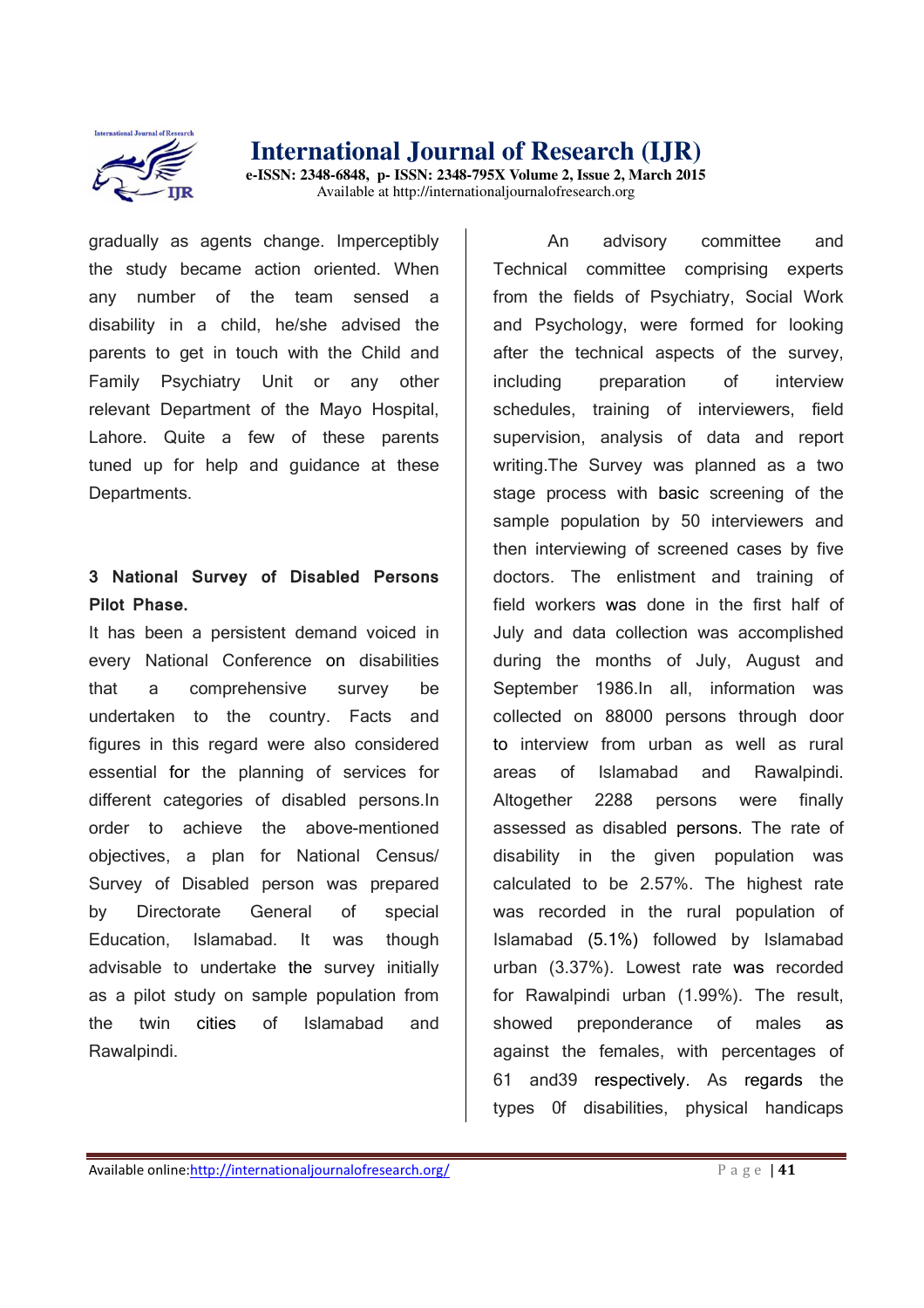

with 33% constituted the largest group followed by mentally retarded (21%) visually handicapped (15%) and hearing impaired (9%). Cases of multiple handicaps were recorded as (22%) of the disabled population.

## **4. Rapid Epidemiologic Assessment of Childhood Disability Pakistan**

Principle investigators:Z, Meher Hasan, Dr. Zaki HasanNeuropsychiatry unit, Jinnah postgraduate medical centre, Karachi, in collaboration with the international Epidemiologic studies of childhood disability:Twelve of the 59 zones that make up Greater Karachi were selected for the survey, with probability of selection proportionate to their size. Nine of the 12 zones were selected from among 43 urban zones and the remaining 3 zones were selected from among 16 rural zones. In the 12 zones, a total of 2760 households with 2 to 9 year old children were selected for the student. Twenty-seven hundred and sixty or 98.7 percent of these households agreed to participate. AM 2 to 8 year old children residing in the 2760 households were screened with the TOP during phase 1 of the study. In all, 6365 children were screened. Fifteen hundred and seventy-six of these children were referred to phase II

of the study for clinical evaluation. Of these 1576 children, 85.8percent actually participated in the phase II evaluation.The prevalence estimates with 95 percent confidence intervals obtained from the data for various types and levels of severity of disability. These estimates are given for the total population of 2 to 9 year old children and separately for boys and girls, younger (2-5) and older (6-9) children, 2 year -old and 3-9 year old children and rural and urban children. For all children, the estimated prevalence of any of the five types of serious disability is 46.2 per 1000. The most frequent types of serious disability in this population are motor (19.5/1000) and cognitive (19.0/1000). The least common were seizure (5.0/1000) and hearing (5.2/1000).

The sum of the estimated prevalence's of individual types is greater than that of any serious disability because of the occurrence of multiple disabilities in some children. Boys have significantly higher prevalence's than girls of combined (any serious disabilities) but there is no significant difference b\w boys and girls in the prevalence of cognitive and motor disabilities.Children in rural areas have significantly higher prevalence's than those in urban areas of serious motor and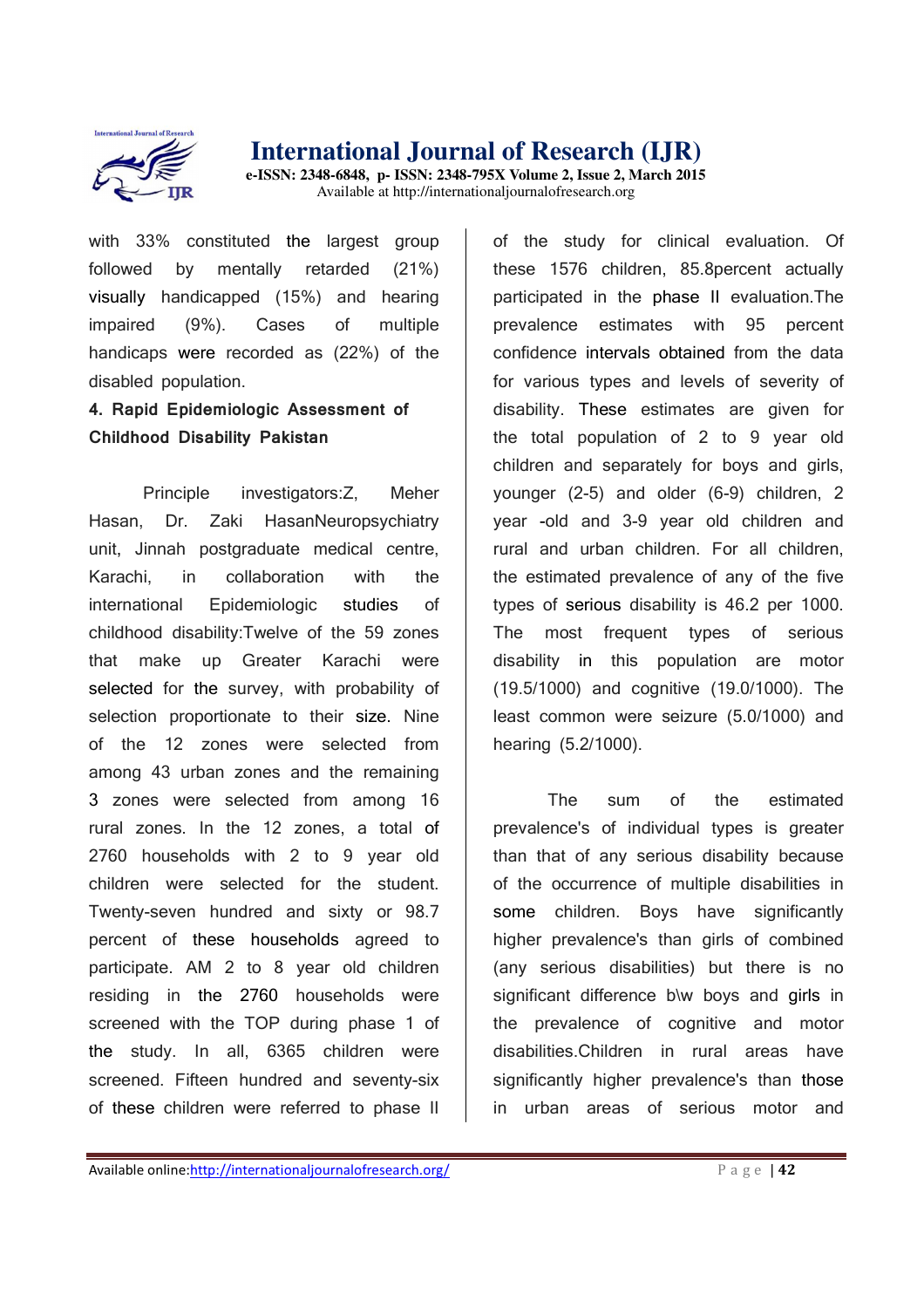

**e-ISSN: 2348-6848, p- ISSN: 2348-795X Volume 2, Issue 2, March 2015**  Available at http://internationaljournalofresearch.org

cognitive disabilities and of all disabilities combined (any serious disability). The point estimates of these prevalence's are more than twice as high in rural areas than urban. The point estimates of the prevalence's of vision. Hearing and seizure disabilities are also higher for rural than urban children but these differences are not statistically significant.

## **5: An Epidemiological Study of the Disabled Childrenin Pakistan**

By: Dr.S.GulHunzai, MBBS (Down), MPH Glasgow University, UK,Director for Physically Handicapped for Pakistan Directorate General of Special Education, Islamabad (1990-91)

#### **Findings**

The study relates to handicapped children of age group 0-9 years enrolled or on waiting list with special education institution in Pakistan. A random sample of 517 parents of the disabled children was interviewed by trained interviewers on a preceded questionnaire to explore the major causative factors of disabilities of all categories in the defined population. The number of institutions which collaborated in collection of data is 43 i.e. 24% of all such institutions spread over 31 districts of

Pakistan (out of 42 total districts). This study reveals the following major findings;

- 1. 35%of disabilities were present at birth. Disabilities of congenial origin are more significant with visual, hearing and mental disabilities compared to physical and compound.
- 2. 65% of the disabled children are born from parents who are cousins which is confirmed by computing X2  $=18.95$  with df= 4
- 3. Fewer families in higher income group have disabled children. The impact of higher income has negative association with all types of disabilities  $(X2= 54.58, df = 20)$ .
- 4. Disease is a major factor of the disabilities. More than 39% of the acquired disabilities are caused by diseases.
- 5. On the average, a single family in the defined population has six children. Only 75% of the mothers of the disabled children used contraceptives.
- 6. There is average, a significant change in the menu of food during pregnancy then otherwise. Only 12% of the mothers can afford high protein diet (eggs, fish, chicken and

Available online:http://internationaljournalofresearch.org/<br>
P a g e | 43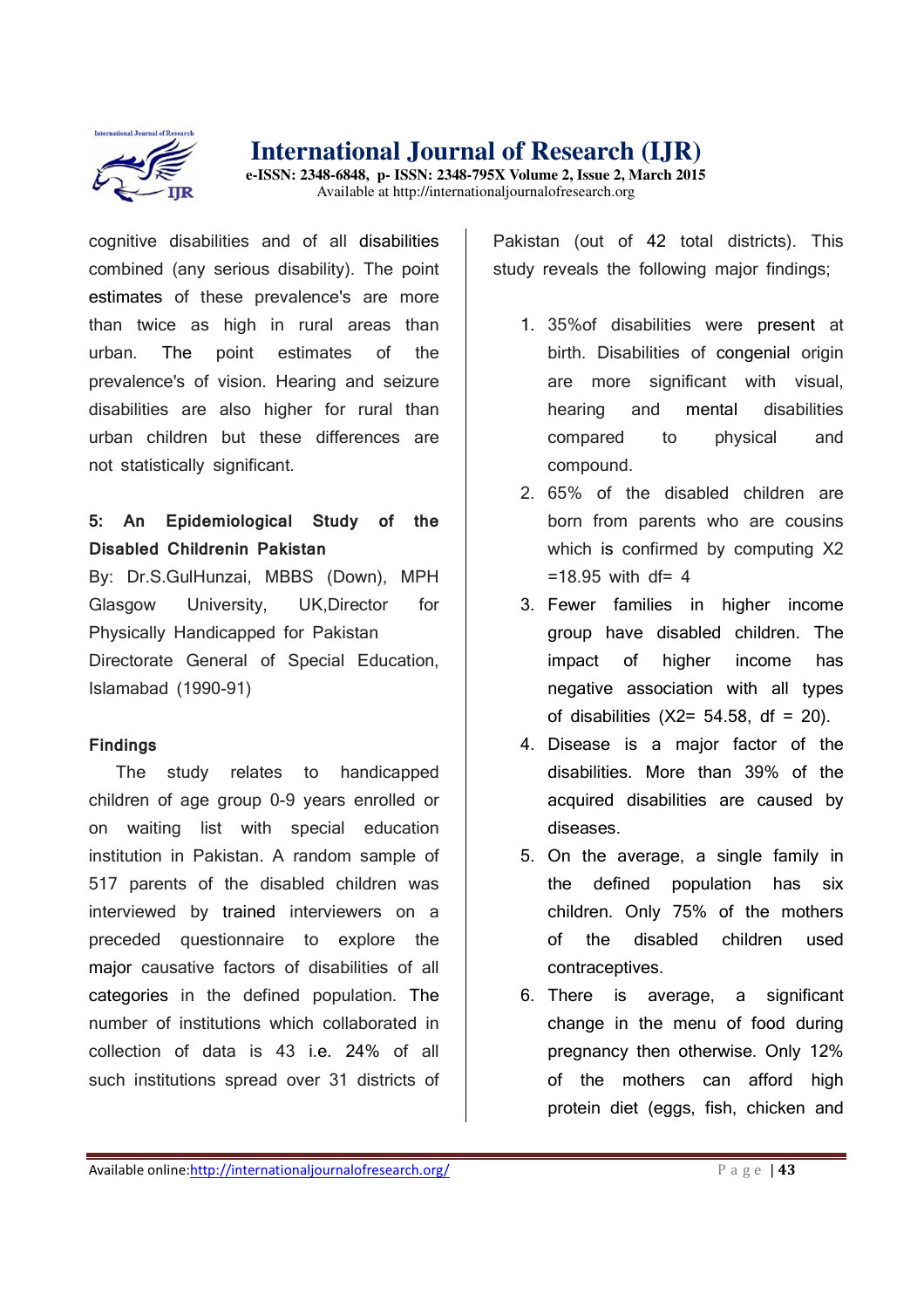

**e-ISSN: 2348-6848, p- ISSN: 2348-795X Volume 2, Issue 2, March 2015**  Available at http://internationaljournalofresearch.org

meat) once a week or more often. Only 19% of mothers in the defined population take nature vitamins and minerals (vegetables and fruits) once in a week or more often. 91%of these mothers take carbohydrate and starch daily (chapatti and rice).

- 7. 43%of the pregnant women in the define population had antenatal medical checkup where as 51% did not get medical checkup. Only 28% of these women had delivered in hospitals or maternity home whereas 63% delivered at home.
- 8. 43% of the families indicate that no facilities for immunization were available which they could afford. 32%of the families have indicated their ignorance about the significance of immunization and the availability of immunization services.

#### **Present Study**

The present study is the Screening of Children with Special Needs in normal schools of Gilgit. It is first of its kind in history of survey in GB Pakistan. The researcher intent to first do screening and also did further assessment if results of the screening found in positive. All primary

schools are selected for screening site. 3 schools are selected from each tehsil, through random sampling. In this manner 9 schools are selected which represents whole targeted population of primary schools in the Gilgit.

## **Research Methodology Description of the Sample:**

Sample was taken from nine schools of all three sub-divisions of district Gilgit.

#### **Instruments/tools of the Study:-**

Following tools were used in this research;

- C.D.Q. (child development questionnaire)
- T. Q. (Ten questionnaire)
- Case History Form
- L.D check list
- A.B. S. (adaptive behavior scale)

Ten Questionnaires (T.Q):- The questionnaire used in this study was a structured questionnaire. The language used in constructing the items was comparatively simple and to the level of understanding of general public. T.Q was a screening questionnaire comprising of 10 questions which was devised for screening purpose by the international

Available online:http://internationaljournalofresearch.org/<br>P a g e | 44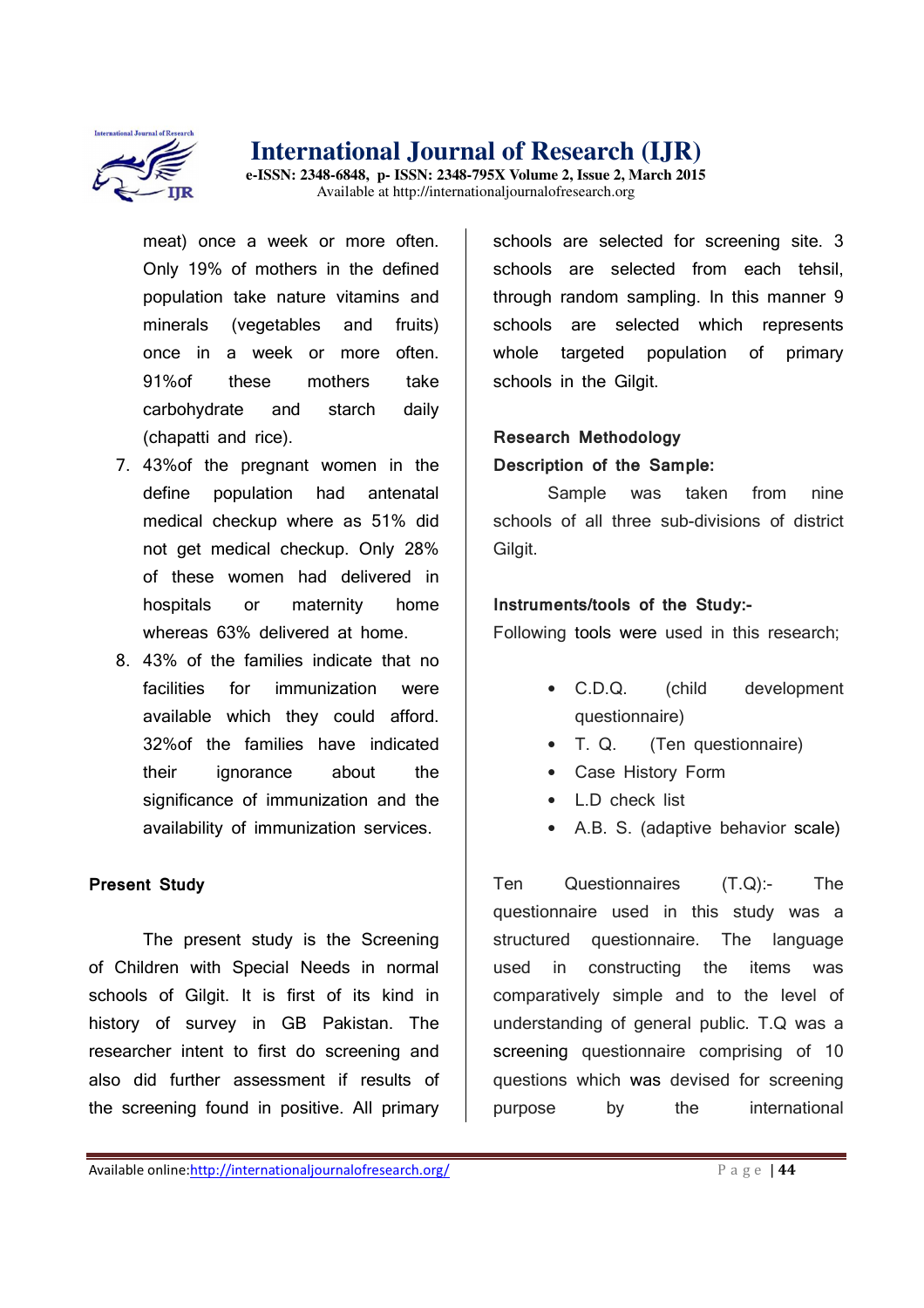

**e-ISSN: 2348-6848, p- ISSN: 2348-795X Volume 2, Issue 2, March 2015**  Available at http://internationaljournalofresearch.org

Epidemiological Studies of Childhood Disability in the Sergievsky Center of Columbia, checklist is used in this study had items which were very simple and had language which was up to the level of general public.

#### **Procedure of Data Collection:**

Used tools including T.Q, C.D.Q, Case History Form, L.D check list, L.D Assessment Inventory, A.B.S and Economic Inventory, gathered data. Ten Questionnaire and Child Developmental Questionnaire was applied to every respondent for screening purpose. After **Research Findings and Results**

sort out the disabled children from normal children and discovering specialty of screen out children.Snell Chart on visual impaired and speech therapy on hearing impaired children. Physically handicapped children were listed through interview by school's heads and indirect observation methods.

#### **Data Analysis:**

Research data is presented in statistical form. Collected data is formed in tables and interpreted findings of the research in descriptions. Tabulated data is present graphically.

Table of Teacher Students Ratio per Sub-Division



Available online:http://internationaljournalofresearch.org/ **Page 145** P a g e 145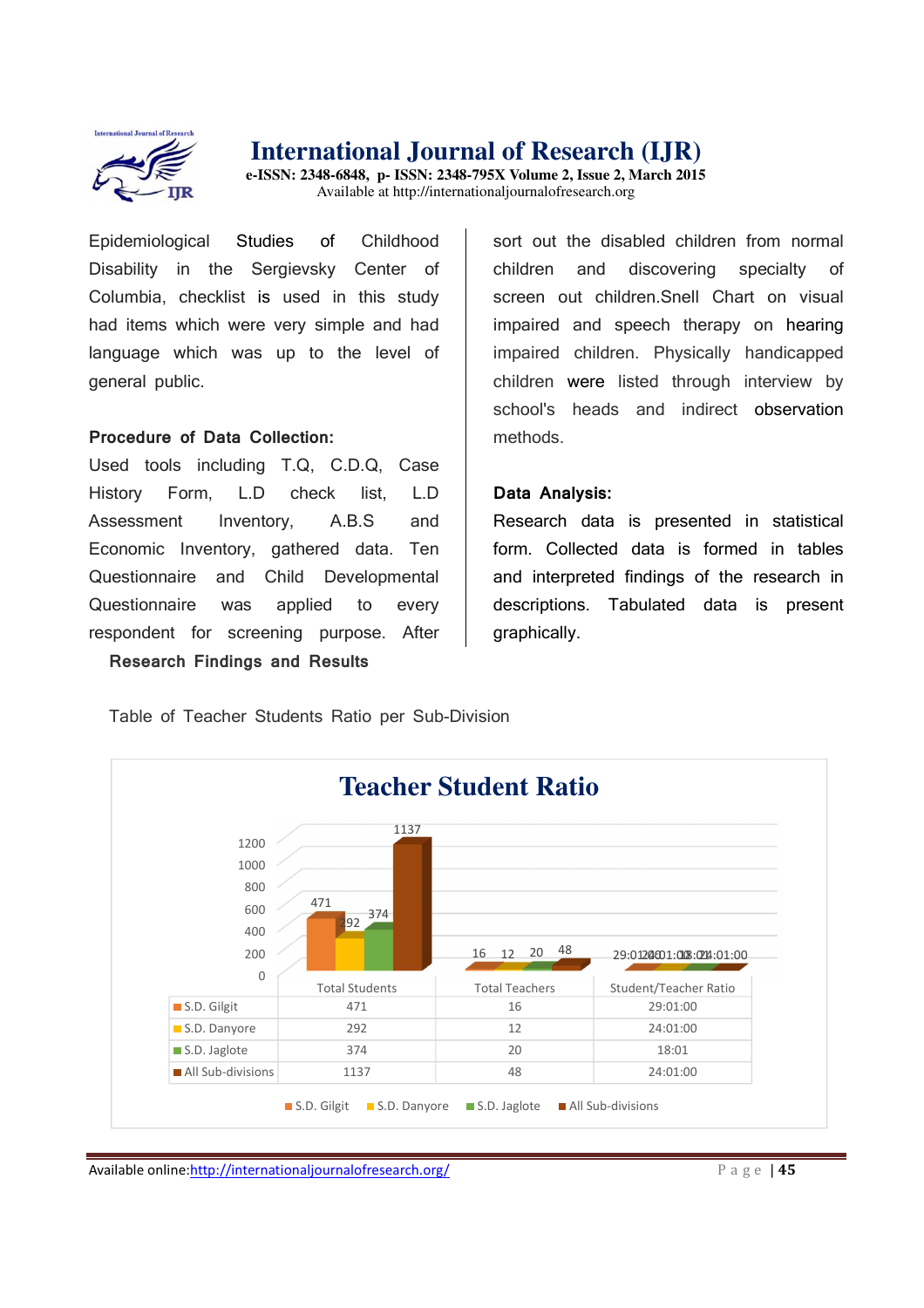

### **Figure 1**

The data indicates that in Tehsil sub-division Gilgit teacher student ratio is twenty nine students per teacher, in Tehsil Danyore twenty four students per teacher, and in Tehsil Jaglote it is eighteen Students per teacher. It shows that in tehsil Gilgit, the ratio of teacher and students is quiet high as compared to other sub-divisions.

#### **Average Income of Sample Population (Per Month)**



#### **Figure 2**

According to this table average income of a family in tehsil Gilgit is 8000, in tehsil Danyore 8500 and in tehsil Jaglote is 5500. The persons living in Tehsil Danyore have a high income rate.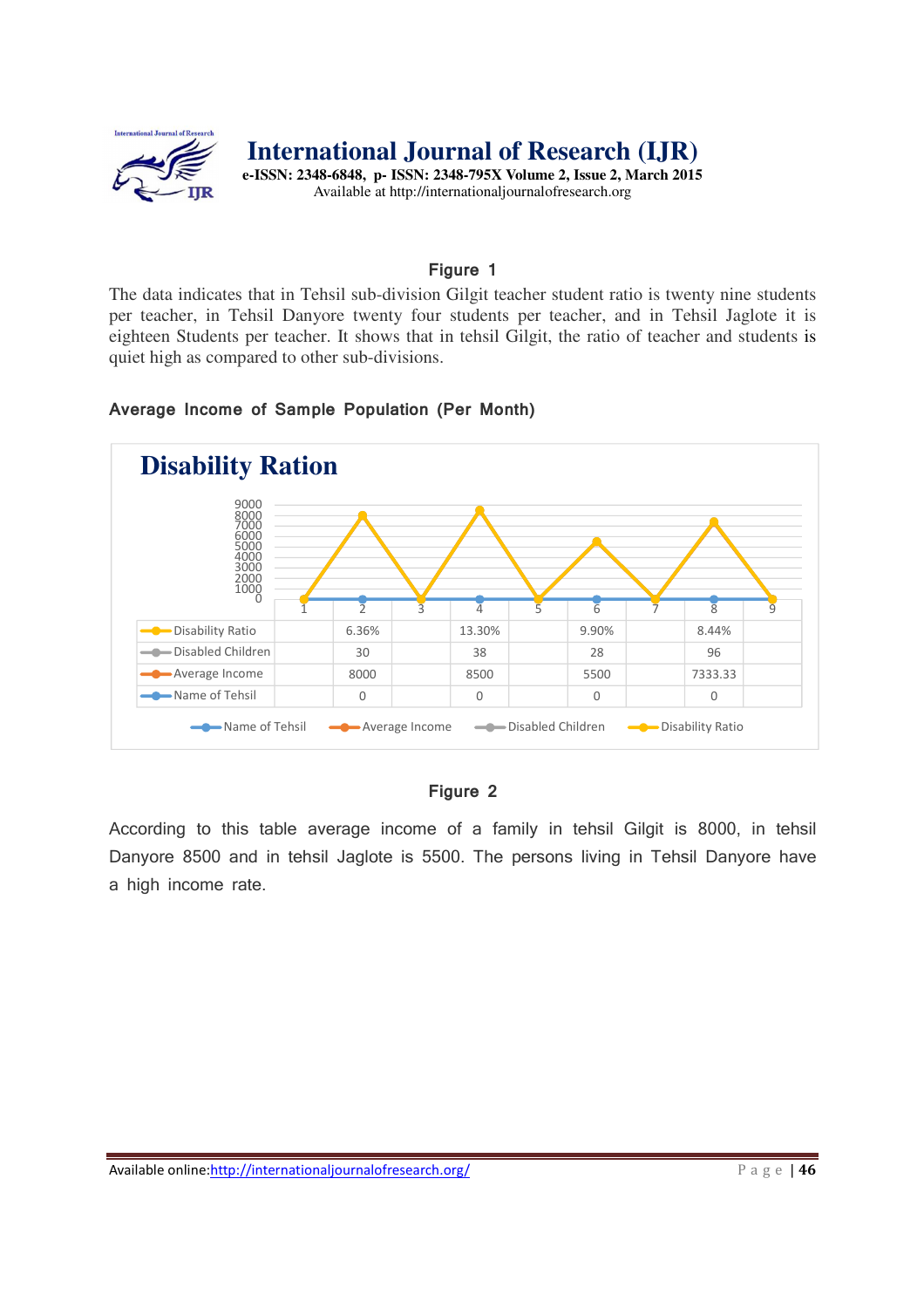

**e-ISSN: 2348-6848, p- ISSN: 2348-795X Volume 2, Issue 2, March 2015**  Available at http://internationaljournalofresearch.org



## **Figure 2**

According to this table in tehsil Gilgit, ratio of disability between male and female is 1:1. In tehsil Jaglote it is 2:1 and 3:2 in tehsil Danyore. Overall ratio is 2:1 male per female.

**DISABILITY RATIO AMONG THE SUB-DIVISIONS OF GILGIT**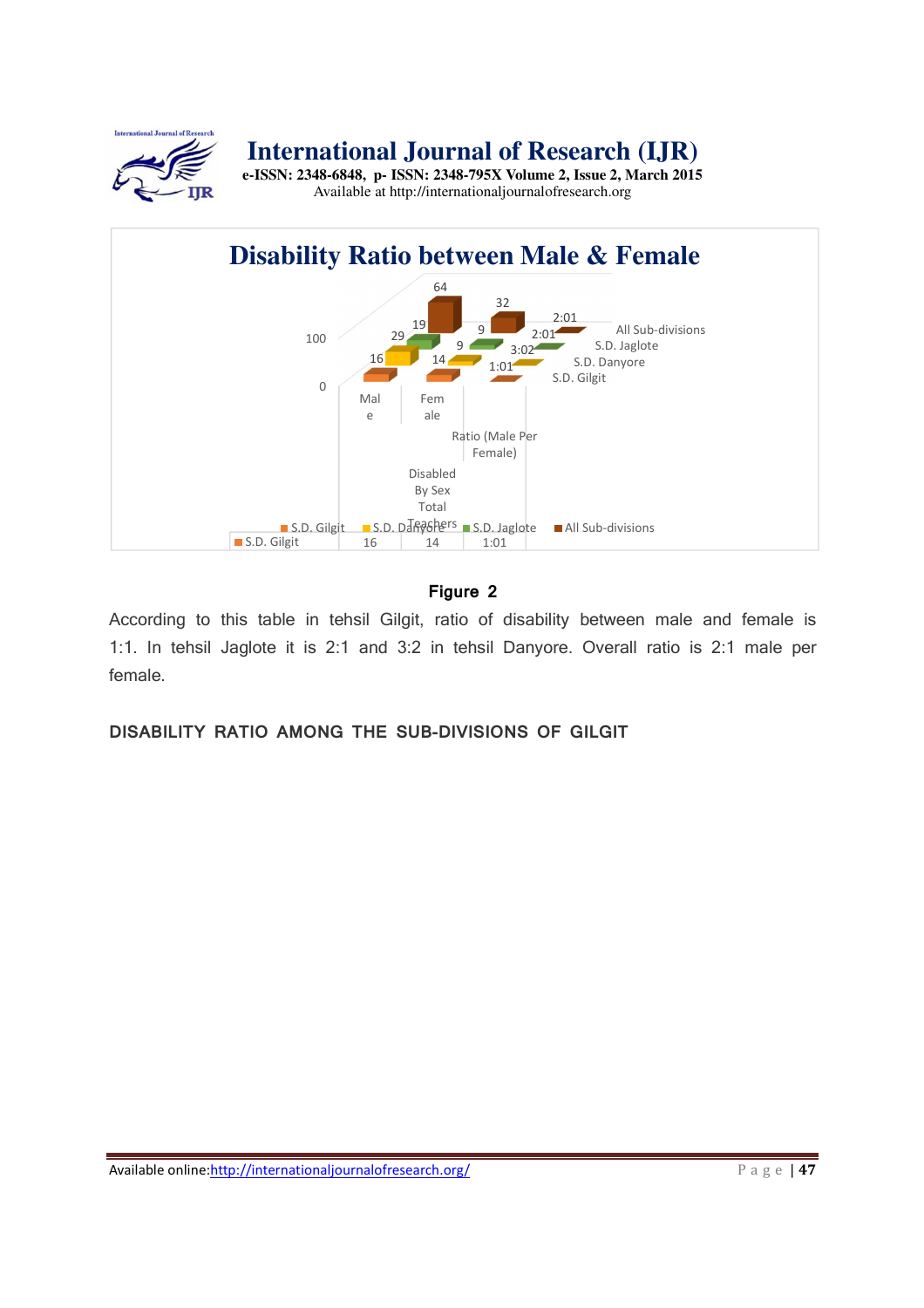

**e-ISSN: 2348-6848, p- ISSN: 2348-795X Volume 2, Issue 2, March 2015**  Available at http://internationaljournalofresearch.org



#### **Figure 3**

According to this table, percentage of disability in sub-Division Gilgit is 6.36%, in Tehsil Danyore it is 13.13 % and Tehsil Jaglote 9.9 %.Over all percentages is 8.44%. It shows that in Tehsil Danyore percentage of disability is highest as compare to other sub-divisions that is 13.13% & in Tehsil Jaglote percentage of disability is lowest.

#### **Total No. of Disabled Students**

Table 5

| Name of        | <b>Total</b>    |     | L.D  | P.H            |               |     | V <sub>1</sub> | H.I          |                          |      | M.R                      | <b>Disability</b> |
|----------------|-----------------|-----|------|----------------|---------------|-----|----------------|--------------|--------------------------|------|--------------------------|-------------------|
| <b>Tehsil</b>  | <b>Disables</b> |     |      |                |               |     |                |              |                          |      |                          |                   |
|                |                 | No. | %    | No.            | $\frac{9}{6}$ | No. | %              | No.          | $\%$                     | INo. | $\frac{9}{6}$            |                   |
| S.D.<br>Gilgit | 30              | 22  | 73.3 | $\overline{4}$ | 13.3 4        |     | 13.3           | $\mathsf{I}$ | $\overline{\phantom{a}}$ | ۔ ا  | $\overline{\phantom{0}}$ | 6,36%             |

Available online:http://internationaljournalofresearch.org/ **Page | 48**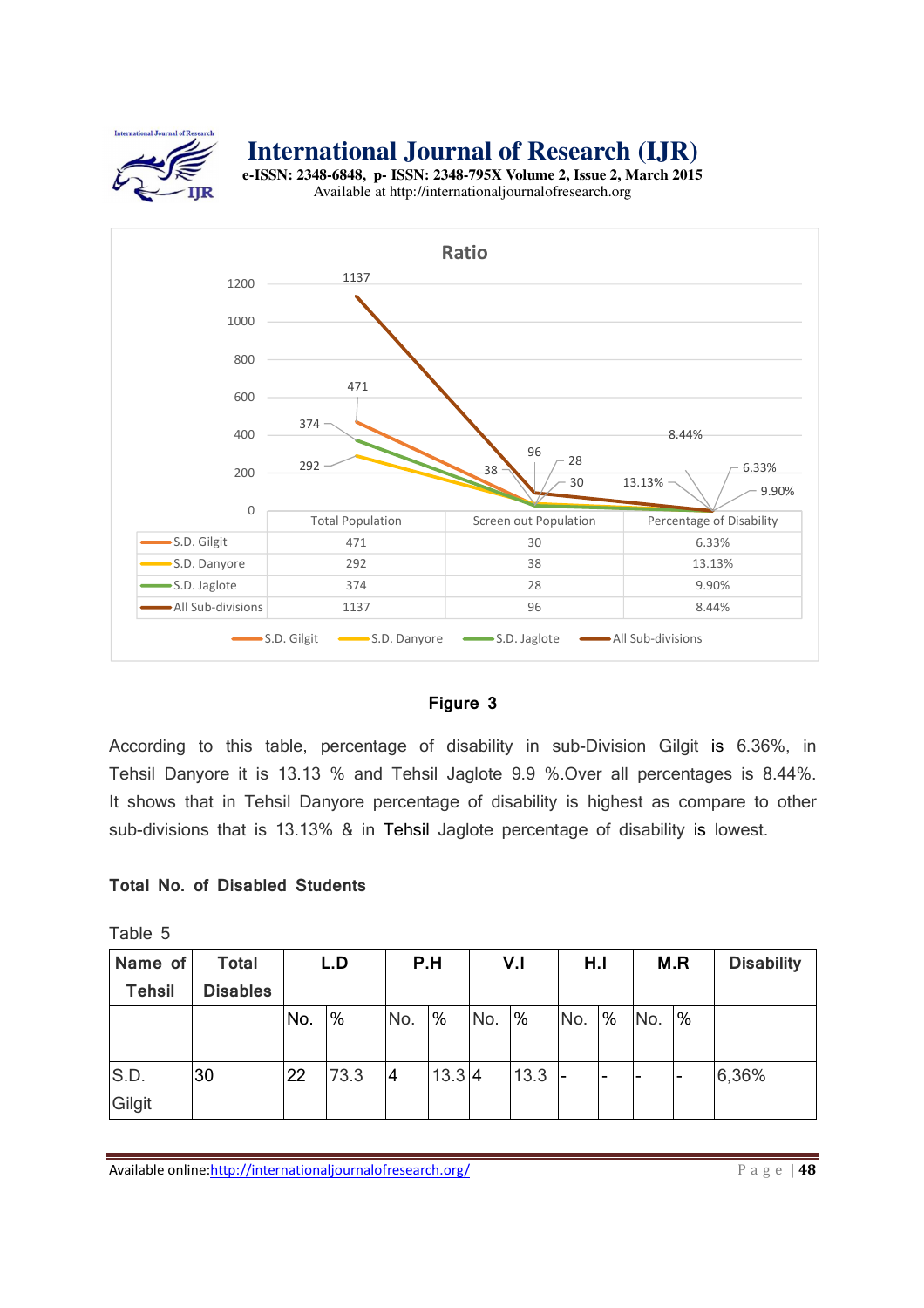

**e-ISSN: 2348-6848, p- ISSN: 2348-795X Volume 2, Issue 2, March 2015**  Available at http://internationaljournalofresearch.org

| S.D.            | 38 | 29 | 76.3 | 6  | $15.7$ 2 | 5.2  | $\overline{\phantom{a}}$ | $\blacksquare$ | 1              | 2.6 | 13.13 |
|-----------------|----|----|------|----|----------|------|--------------------------|----------------|----------------|-----|-------|
| Danyore         |    |    |      |    |          |      |                          |                |                |     |       |
|                 |    |    |      |    |          |      |                          |                |                |     |       |
| S.D.            | 28 | 19 | 67.8 | 3  | 10.74    | 14.2 | 1                        | 3.5            | 1              | 3.5 | 9.9%  |
| Jaglote         |    |    |      |    |          |      |                          |                |                |     |       |
|                 |    |    |      |    |          |      |                          |                |                |     |       |
| All<br>$Sub-96$ |    | 70 | 72.9 | 13 | 13.5 6   | 6.3  | $\mathbf{1}$             | 1.1            | $\overline{2}$ | 2.1 | 8.44% |
| divisions       |    |    |      |    |          |      |                          |                |                |     |       |
|                 |    |    |      |    |          |      |                          |                |                |     |       |

## **TESTING THE HYPOTHESIS**

#### HYPOTHESIS1

#### **Special Children Will Be Present In Normal Schools of Gilgit**

Table 6

| <b>Total Population</b> | Disable Population | Percentage |
|-------------------------|--------------------|------------|
| 1137                    | 96                 | 8.44       |

The result of the table No.6 reveals that special children are present in normal schools. Hence the hypothesis Special Children will be present in normal Schools of Gilgit, should be accepted.

#### HYPOTHESIS 2

There will be difference between the number of special children and normal population of the school.

#### Table 7

| <b>Total Population</b> | Disabled Population | <b>Difference</b> |
|-------------------------|---------------------|-------------------|
|                         |                     |                   |

Available online:http://internationaljournalofresearch.org/ **Page 149**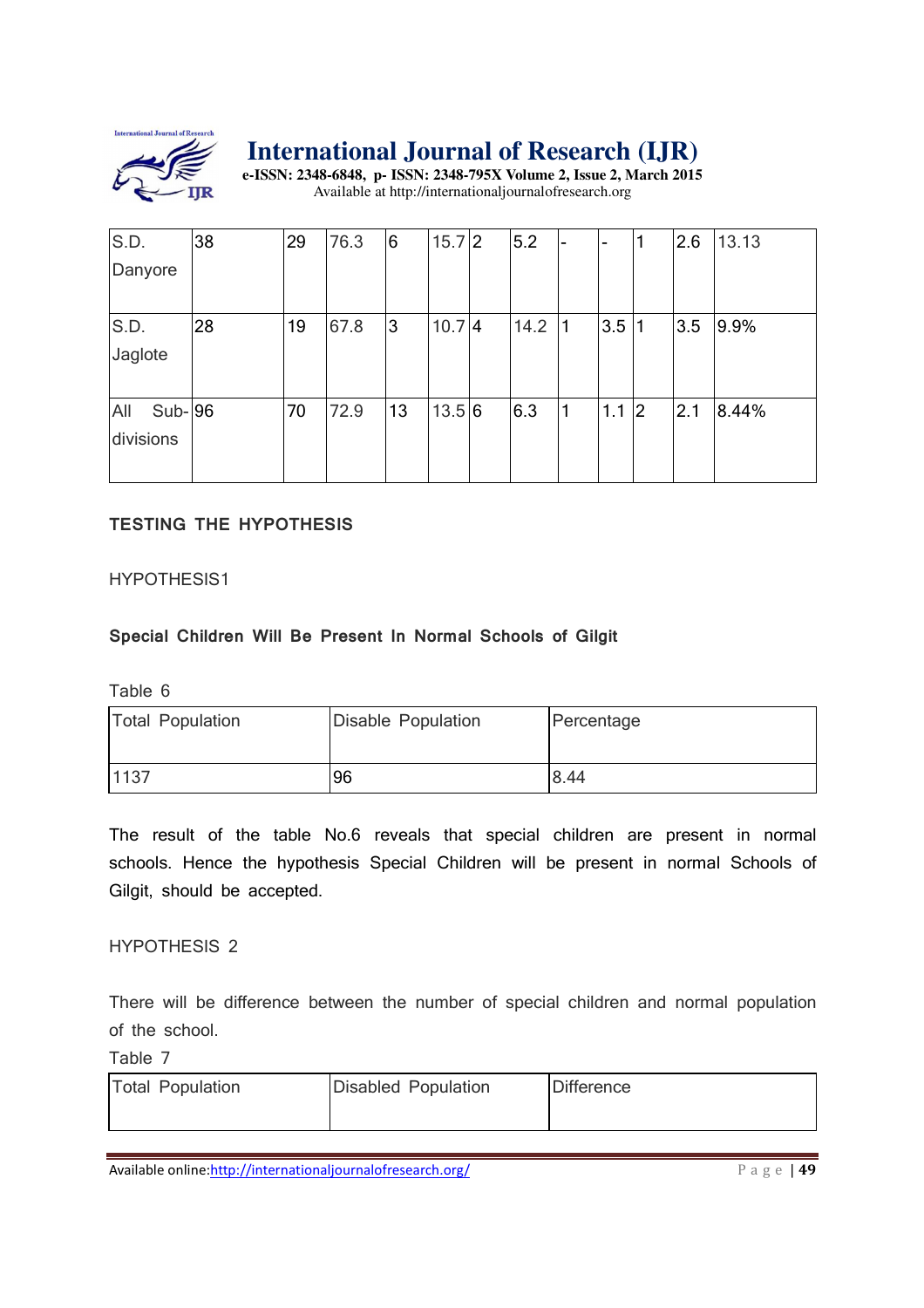

**e-ISSN: 2348-6848, p- ISSN: 2348-795X Volume 2, Issue 2, March 2015**  Available at http://internationaljournalofresearch.org

| . 1<br>. .<br>- - | 4۱) |
|-------------------|-----|

The result of the table No.7 revealed that there is difference among special children and general population. Hence the hypothesis, there will be is difference among the number of Special Children and normal Population of the school, should be accepted.

#### HYPOTHESIS 3

**There are more disabled Boys than Girls.**

Table 8

| <b>Sex</b>   | <b>Sample</b> | <b>Disabled</b>   | Percentage |
|--------------|---------------|-------------------|------------|
|              |               | <b>Population</b> |            |
| Male         | 699           | 64                | 9.1%       |
| Female       | 438           | 32                | 7.3%       |
| <b>Total</b> | 1137          | 96                | 8.44%      |

The result of the table No.8 revealed that maximum numbers of children having disabilities are boys. Hence the hypothesis, there are more disabled boys than girls, should be accepted.

HYPOTHESIS 4

#### **Disability Ratio Is Not Different Among Three Sub-Divisions of Gilgit**

Table 9

| <b>Tehsil</b>               | <b>Sub-Division Gilgit</b> | Sub-Division | Sub-Division Jaglote |
|-----------------------------|----------------------------|--------------|----------------------|
|                             |                            | Danyore      |                      |
|                             |                            |              |                      |
| <b>Total Population</b>     | 471                        | 292          | 374                  |
| Out <sup>30</sup><br>Screen |                            | 38           | 28                   |
| Population                  |                            |              |                      |
| Percentage                  | 6.36%                      | 13.13%       | 9.9%                 |

Available online:http://internationaljournalofresearch.org/ **Page | 50** P a g e | 50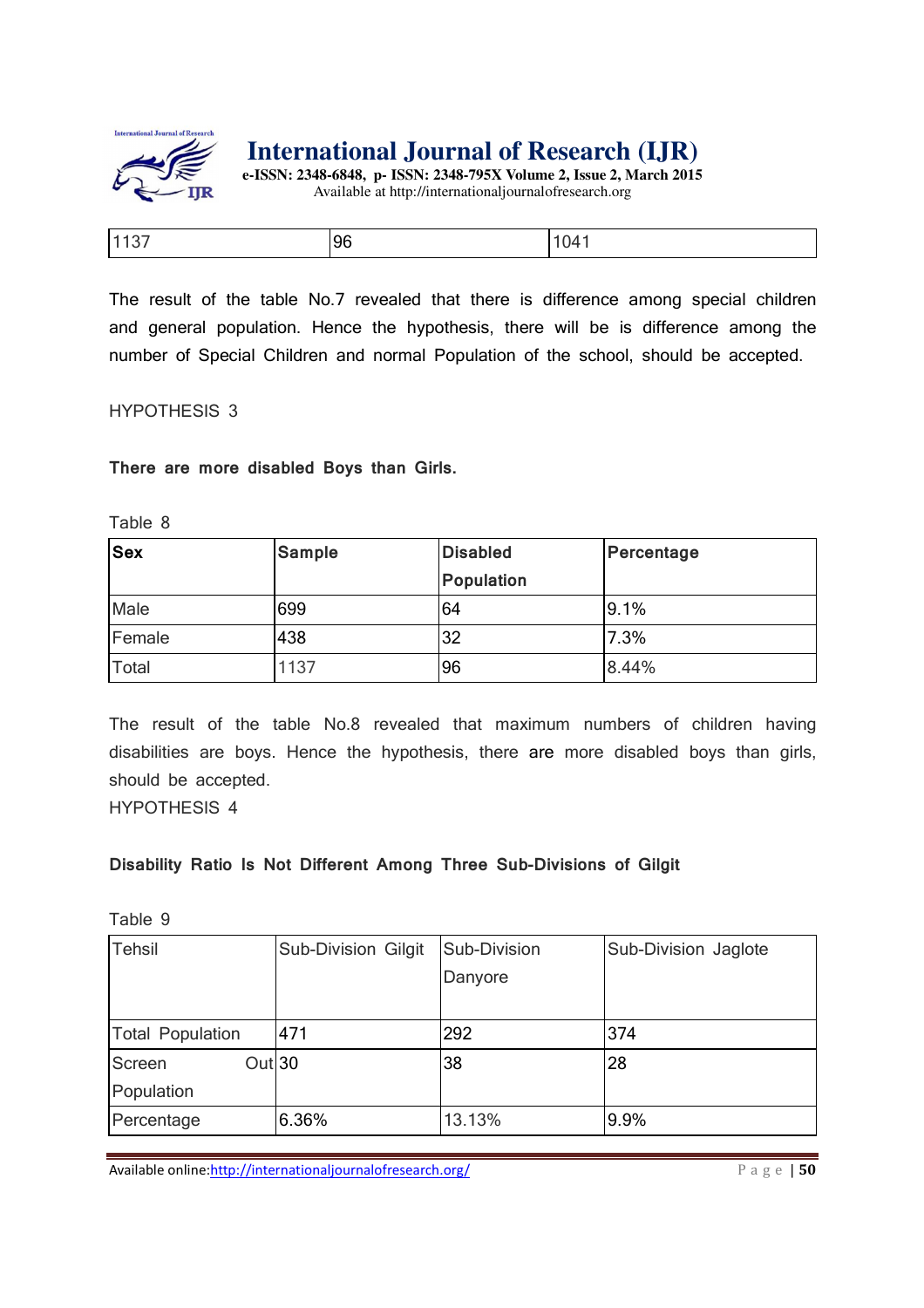

**e-ISSN: 2348-6848, p- ISSN: 2348-795X Volume 2, Issue 2, March 2015**  Available at http://internationaljournalofresearch.org

Table No.9 Visualized that disabilities have different ratio among three Sub-divisions of Dist. Gilgit. Hence the Hypothesis, Disability ratio is not different among three Subdivisions of Gilgit, should be rejected. HYPOTHESIS# 5

#### **Poor Socio-Economic Condition Influence Disabilities**

Table 10

| <b>Tehsil</b>     | Sub-Division Gilgit Sub-Division |         | <b>Sub-Division Jaglote</b> |
|-------------------|----------------------------------|---------|-----------------------------|
|                   |                                  | Danyore |                             |
| Average Income    | 8500                             | 7000    | 5500                        |
| <b>Disability</b> | 30                               | 38      | 28                          |

The result of the table No.10 revealed that there is relationship between disability and low socio economic conditions. Hence the hypothesis, Poor Socio-economic condition influence disabilities, should be accepted.

#### **DISCUSSION**

Education of disabled children is a newly introduced branch of education in our country. But most of the population is unaware of this concept of disabled, s education. During the visits of normal schools it was felt that most of these teachers are not mentally, prepared to accept disable children in ordinary educational environment. They are unaware of the required and information about the possibilities and resources available in our city premises.During the visits I also observed different type of disables, But their parents and teacher, both were unaware to these problems and did not pay attention on those children. All L.D student s sat on last seats and did not show interest in class and teachers said that they are not interesting in study but teachers did not know that such type of students need special attention and modified techniques and environment. Such as front seats, full lights in room, special learning and behavioral strategies, using reinforces etc. But drawbacks in that, these facilities are very less as compared to necessity; hence

Available online:http://internationaljournalofresearch.org/ P a g e | 51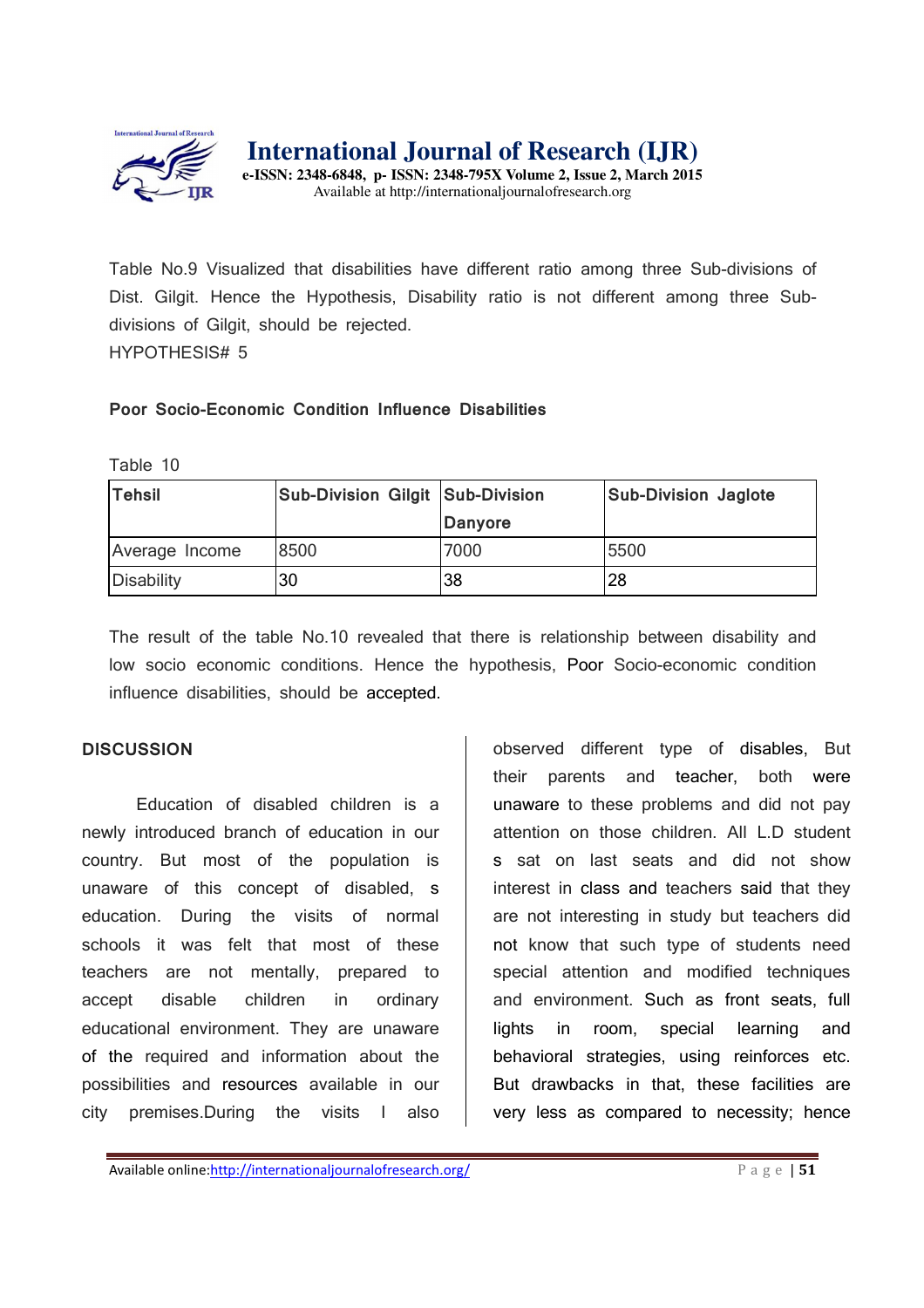

government should take measurement of L.D children in primary schools of Gilgit. The results of the study indicate that primary schools have improper ratio of teachers and students. Worldwide teacher student ratio is 25:1 but in Pakistan situation is very different.

District Gilgit all in 3 sub-divisions were visited no refusal case was registered: Large number of students is studying in these sub-divisions. There are large numbers of children studding in each class. Teacher has no time to pay individual attention that's why they are not aware about L.D child studying in their class. Teachers consider these children as silly. These children often get punishment for not doing their class work but no one bothers to understand their actual problem.Some schools are working under poor hygienic conditions but most schools were found neat and clean.Most students can write English alphabetic completely and correctly. Also they can't write two letters word as dictation.

Some students have no concept of carrying and borrowing in find mathematics. Table and multiplication problems were also found. Teaching aids were not found in most classes. Mostly schools hang charts

and teaching aids in their classes but not in use.Communication gap between teachers and students is also enhancing the problems. Recreational activities such as drawing, co-curriculum activities, group tutoring peer tutoring and coloring is not in practice. When asked to draw some objects were not able to draw anything. Most students could draw picture of some objects.Another problem in understanding the curriculum property is that taught to Urdu, English those children having different mother tongue so they fail to understanding and learn English also. Many didn't write alphabets correctly. There is lack of professionalism in teachers even many untrained teachers are working in schools. During the research it has also been found that some of these female teachers bring their own infants to the school and keep them in class whole and students of the class takecare of these infants. This portrays the atmosphere of the house, not the school.

The study indicated that poverty is enhancing learning problems and disabilities. Due to large families and illiterate parents have no time to pay attention on their children. When the children reaches to class  $8<sup>th</sup>$  or  $10<sup>th</sup>$  hardly and they send their children to earn, that is

Available online:http://internationaljournalofresearch.org/ **Page 152** P a g e 152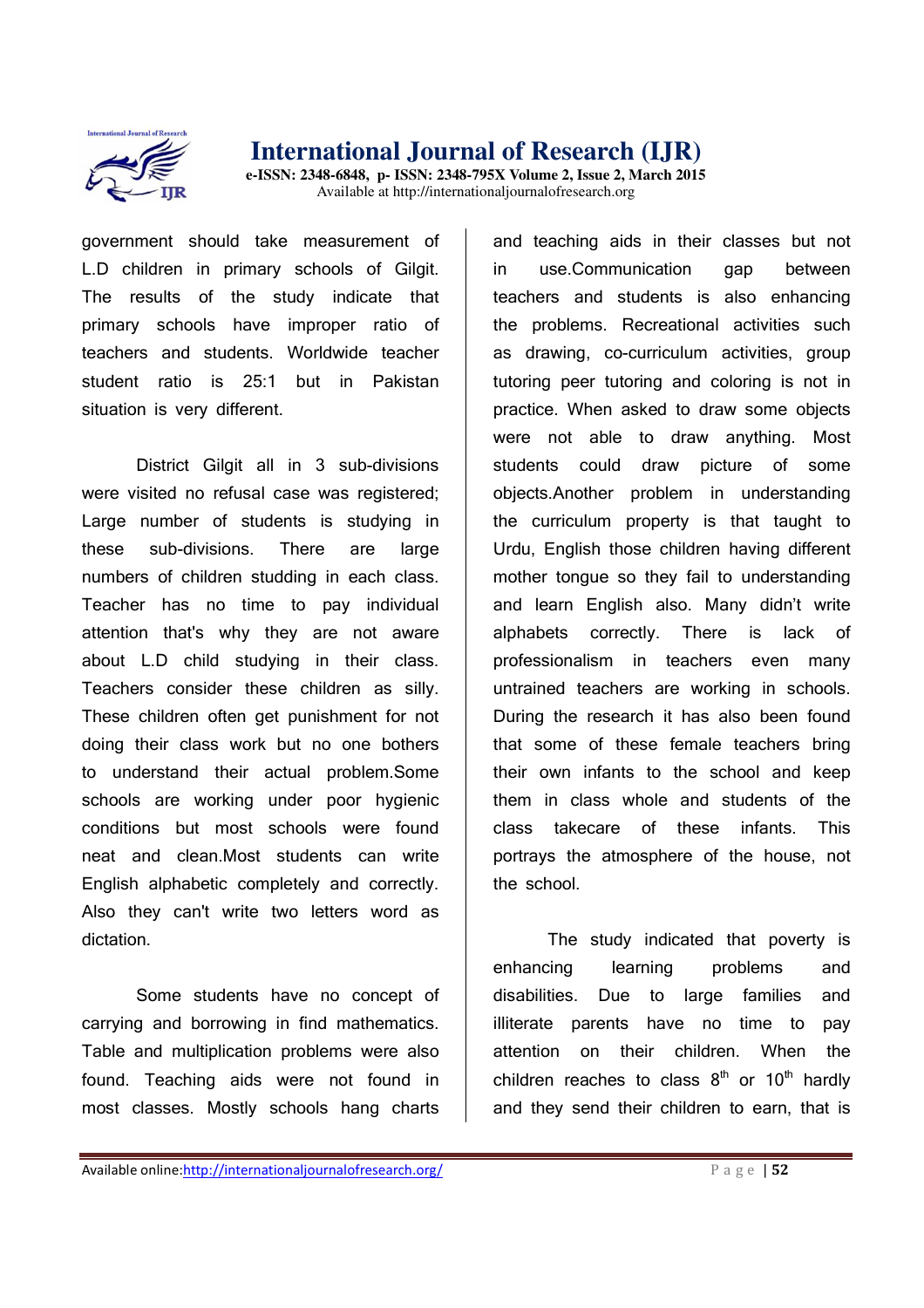

**e-ISSN: 2348-6848, p- ISSN: 2348-795X Volume 2, Issue 2, March 2015**  Available at http://internationaljournalofresearch.org

way low number of students were found studying in higher education from these areas. It has been revealed during the study that in Danyore most children are LD. Actual causes are unknown but it might be because of consanguineous marriages, improper teaching strategies, low qualified and untrained teachers, improper teacher students ratio, uneducated parents or environmental factors.Teachers are not aware about disabilities they have no concept of M.R and L.D, that's why many L.D students are not discovered before the 5<sup>th</sup> class, due to negligence of parents and

#### **Conclusion**

On the basis of the findings of the study, it is conclude that learning disabled children are studying in ordinary schools. According to study, different types of learning disabled children are found in

#### **RECOMMENDATIONS**

Awareness about disabilities should be given to ordinary school teachers. Workshops and short courses on special education should be added in the training of normal school teachers. There is a need to change in present curriculum by adding

school teachers, precious early years of learning were gone and problems of the child get complicated.

In the light of above indicated problems it has been found that, educational system in Pakistan is producing very diverse group of students. Poor families or lower class only prefer to educate their sons not their daughters. Mostly girls' belonging to poor families leaves the school after primary classes.These some issues are complicating educational problems in the country and special children it is very difficult to learn in these conditions.

schools of all three sub-divisions of Gilgit. It has been indicated that school management and teacher are unaware about these children's problems. Learning disabled is found in both sexes. Due to lack of knowledge, teachers are enhancing student's problems.

more knowledge and it should be based on child experience approach. This could be achieved if curriculum designed based on teachers own experiences and it requires debate on it.The teaching methodology should be activity based rather than teachers centered.There is a need to introduce Montessori and kindergarten

Available online:http://internationaljournalofresearch.org/ **P** a g e | **53**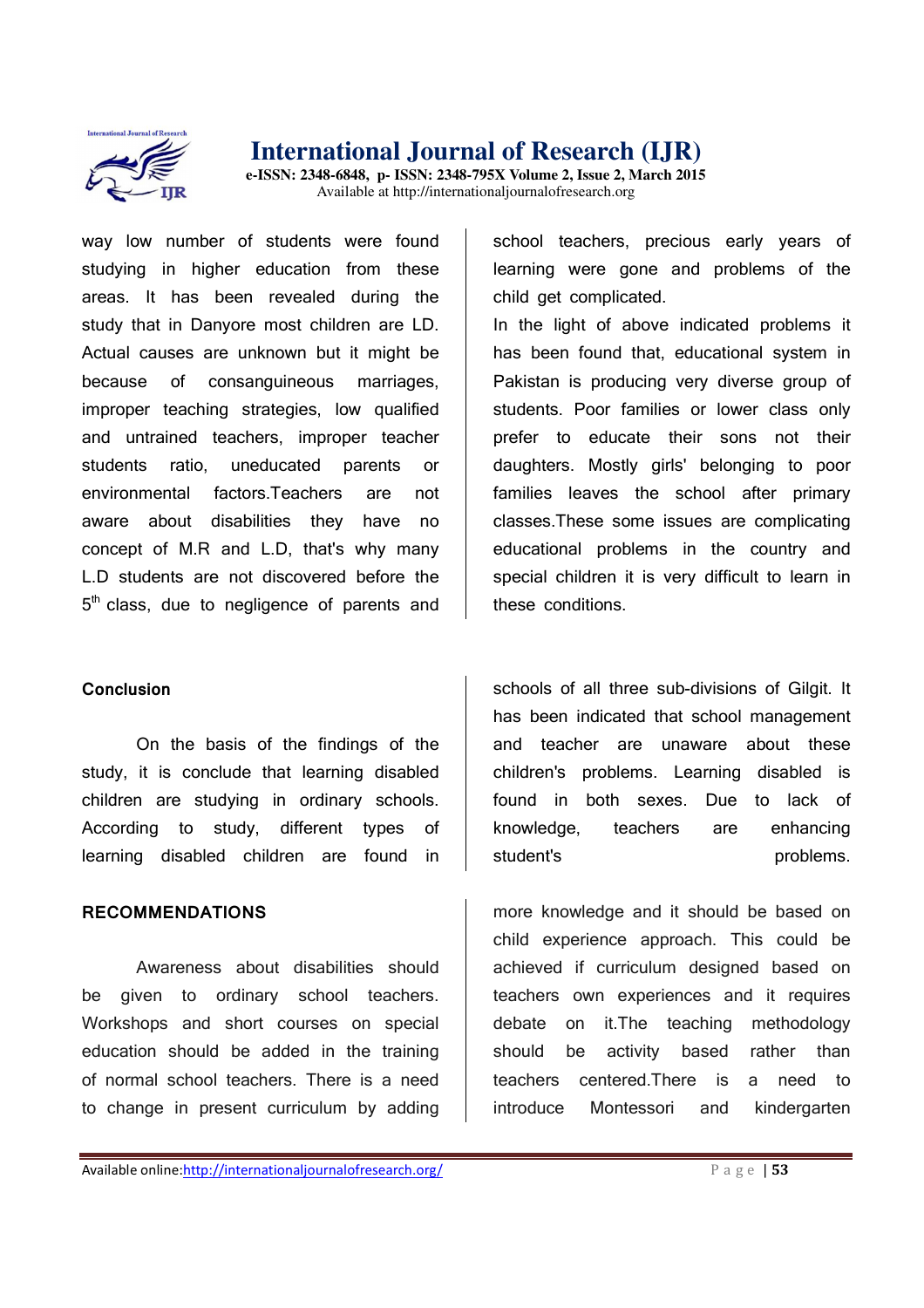

**e-ISSN: 2348-6848, p- ISSN: 2348-795X Volume 2, Issue 2, March 2015**  Available at http://internationaljournalofresearch.org

teaching method at primary schools.There is a need to promote inclusive education system in mainstreaming schools which will give better educational opportunities for special students as well as it will facilitate special education employment at normal schools.There is a need to implement policies regarding special education.In order to increase educational standard and is

#### **REFERENCES**

[1.] Akmese, P. P., Kayhan, N., & Mutlu, A. (2011a). Comparison of the family environment perception levels of the mothers who have physically handicapped children in preschool and primary school period. Procedia -Social and Behavioral Sciences, 15(0), 2159-2161. doi: http://dx.doi.org/10.1016/j.sbspro.2011.04 .071

[2.] Akmese, P. P., Kayhan, N., & Mutlu, A. (2011b). Investigation of depression levels of mothers with physically handicapped children. Procedia - Social and Behavioral Sciences, 15(0), 2162-2164. doi: http://dx.doi.org/10.1016/j.sbspro.2011.04 .072

need to increase capital income. There is a need to use media in order to aware people about special people.There should be at least one special education centre in each district of Gilgit-Baltistan, Pakistan.Special educators should be appointed in normal schools to promote integrated education system.

- [3.]Alavi, S. Z., Savoji, A. P., & Amin, F. (2013). The Effect of Social Skills Training on Aggression of Mild Mentally Retarded Children. Procedia -Social and Behavioral Sciences, 84(0), 1166-1170. doi: http://dx.doi.org/10.1016/j.sbspro.2013.06 .720
- [4.]Borntrager, C., & Lyon, A. R. (2015). Client Progress Monitoring and Feedback in School-Based Mental Health. Cognitive and Behavioral Practice, 22(1), 74-86. doi: http://dx.doi.org/10.1016/j.cbpra.2014.03. 007
- [5.]Boucher, E., Maffre, T., & Raynaud, J. P. (2015). Problèmes de propreté des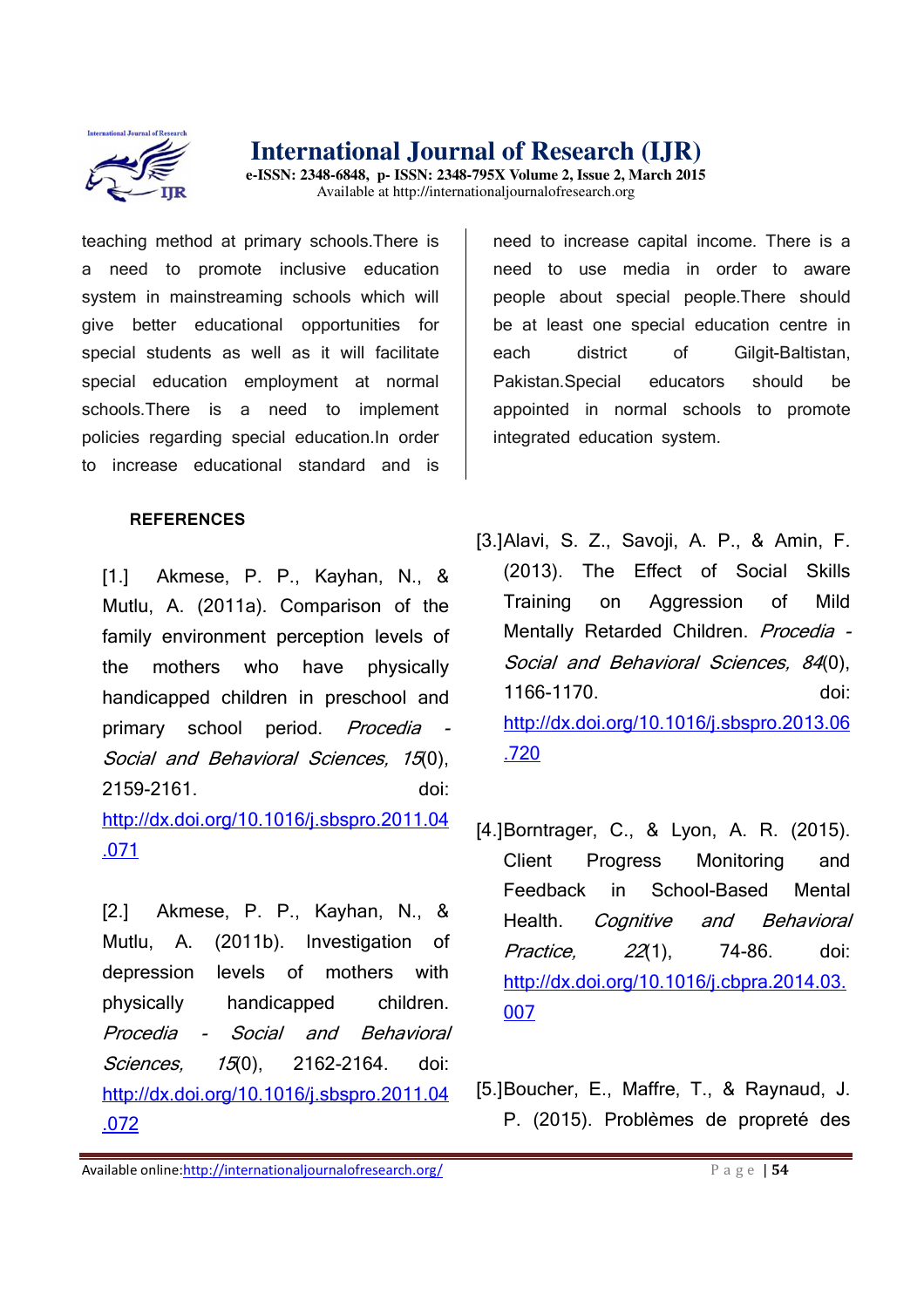

**e-ISSN: 2348-6848, p- ISSN: 2348-795X Volume 2, Issue 2, March 2015**  Available at http://internationaljournalofresearch.org

enfants avec trouble du spectre autistique et retard mental. Neuropsychiatrie de l'Enfance et de l'Adolescence, 63(2), 99-108. doi: http://dx.doi.org/10.1016/j.neurenf.2014.0 6.001

- [6.]Brooker, C., & Durmaz, E. (2015). Mental health, sexual violence and the work of Sexual Assault Referral centres (SARCs) in England. Journal of Forensic and Legal Medicine, 31(0), 47-51. doi: http://dx.doi.org/10.1016/j.jflm.2015.01.00 6
- [7.]Chess, S. (1977). Evolution of Behavior Disorder in a Group of Mentally Retarded Children. Journal of the American Academy of Child  $Psychiatry,$   $16(1),$   $4-18.$  doi: http://dx.doi.org/10.1016/S0002- 7138(09)61577-6
- [8.]Chiu, M. Y. L., Yang, X., Wong, H. T., & Li, J. H. (2015). The mediating effect of affective stigma between face concern and general mental health –

The case of Chinese caregivers of children with intellectual disability. Research in Developmental Disabilities, 36(0), 437-446. doi: http://dx.doi.org/10.1016/j.ridd.2014.10.0 24

- [9.]Cole, D. A. (1988). Difficulties in relationships between nonhandicapped and severely mentally retarded children: The effect of physical impairments. Research in Developmental Disabilities, 9(1), 55-72. doi: http://dx.doi.org/10.1016/0891- 4222(88)90020-0
- [10.] Da Ronch, C., Canuto, A., Volkert, J., Massarenti, S., Weber, K., Dehoust, M. C., . . . Grassi, L. (2015). Association of television viewing with mental health and mild cognitive impairment in the elderly in three European countries, data from the MentDis ICF65+ project. Mental Health and Physical Activity, 8(0), 8-14. doi: http://dx.doi.org/10.1016/j.mhpa.2014.11. 002

Available online:http://internationaljournalofresearch.org/ **P** a g e | 55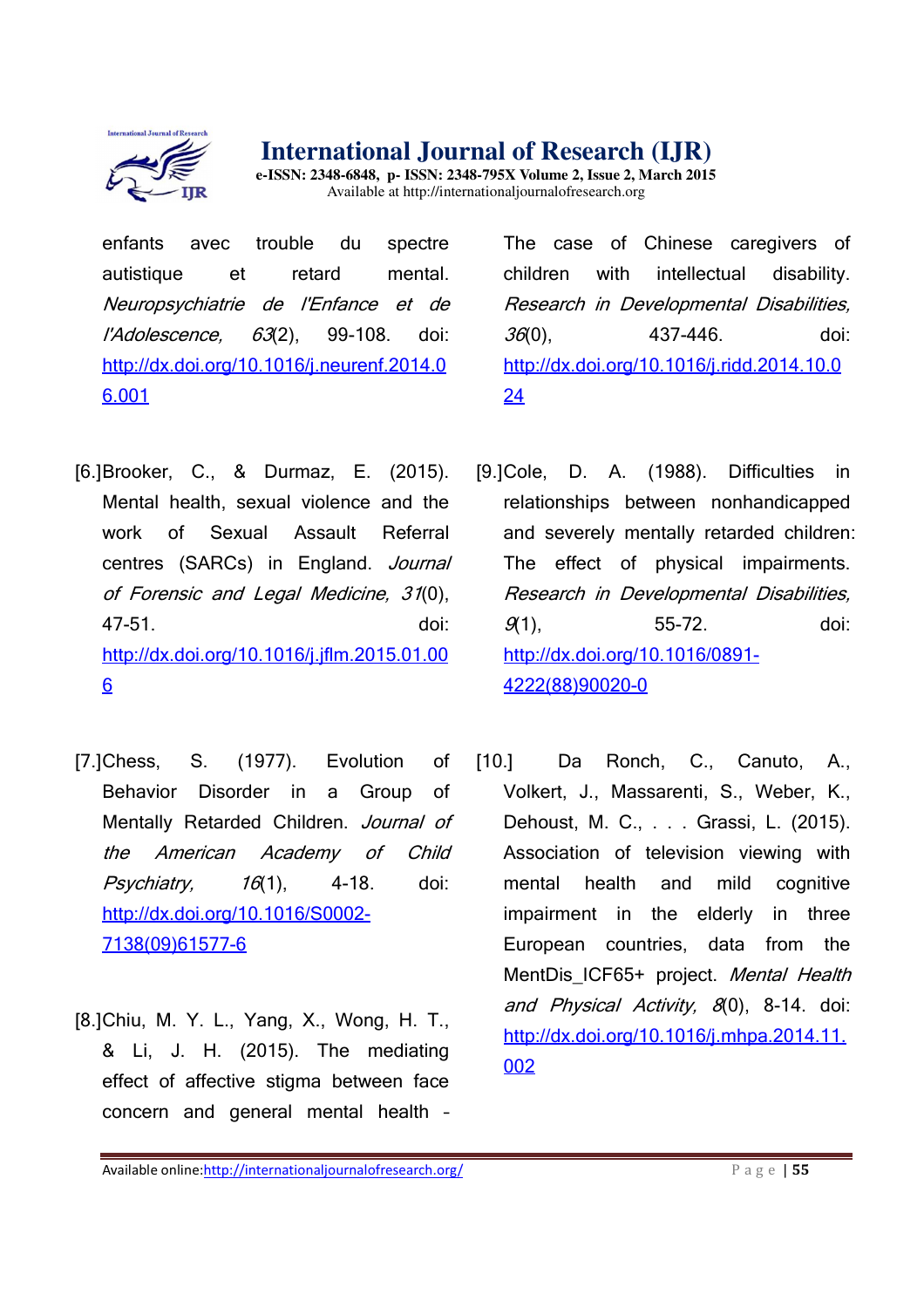

**e-ISSN: 2348-6848, p- ISSN: 2348-795X Volume 2, Issue 2, March 2015**  Available at http://internationaljournalofresearch.org

- [11.] Esmaeeli-Nieh, S., & Sherr, E. H. (2014). Mental Retardation/Intellectual Disability. In M. J. Aminoff & R. B. Daroff (Eds.), *Encyclopedia of the* Neurological Sciences (Second Edition) (pp. 1090-1094). Oxford: Academic Press.
- [12.] Harris, J. (1996). Physical restraint procedures for managing challenging behaviours presented by mentally retarded adults and children. Research in Developmental Disabilities, 17(2), 99-134. doi: http://dx.doi.org/10.1016/0891- 4222(95)00036-4
- [13.] Hegberg, N. J., & Tone, E. B. (2015). Physical activity and stress resilience: Considering those at-risk for developing mental health problems. Mental Health and Physical Activity,  $\mathcal{S}(0),$  1-7. doi: http://dx.doi.org/10.1016/j.mhpa.2014.10. 001
- [14.] Hosseinkhanzadeh, A. A., Noori, S. Z. S., Yeganeh, T., & Esapoor, M.

(2014). Comparison of Siblings Relationships in Families with Mentally Retarded, Deaf and Nondisabled Children. Procedia - Social and Behavioral Sciences, 114(0), 14-18. doi: http://dx.doi.org/10.1016/j.sbspro.2013.12 .649

- [15.] Hughes, J. M. (1984). Educational services for the mentally retarded in developing countries. International Journal of Educational Development, 4(4), 279-283. doi: http://dx.doi.org/10.1016/0738- 0593(84)90013-0
- [16.] Hussain, I., & Sultan, S. (2010). Parent's literacy and pre-school education: a study of practices and problems of early childhood education in Pakistan. Procedia - Social and Behavioral Sciences, 2(2), 624-628. doi: http://dx.doi.org/10.1016/j.sbspro.2010.03 .074
- [17.] Joshi, D., Missiuna, C., Hanna, S., Hay, J., Faught, B. E., & Cairney, J. (2015). Relationship between BMI,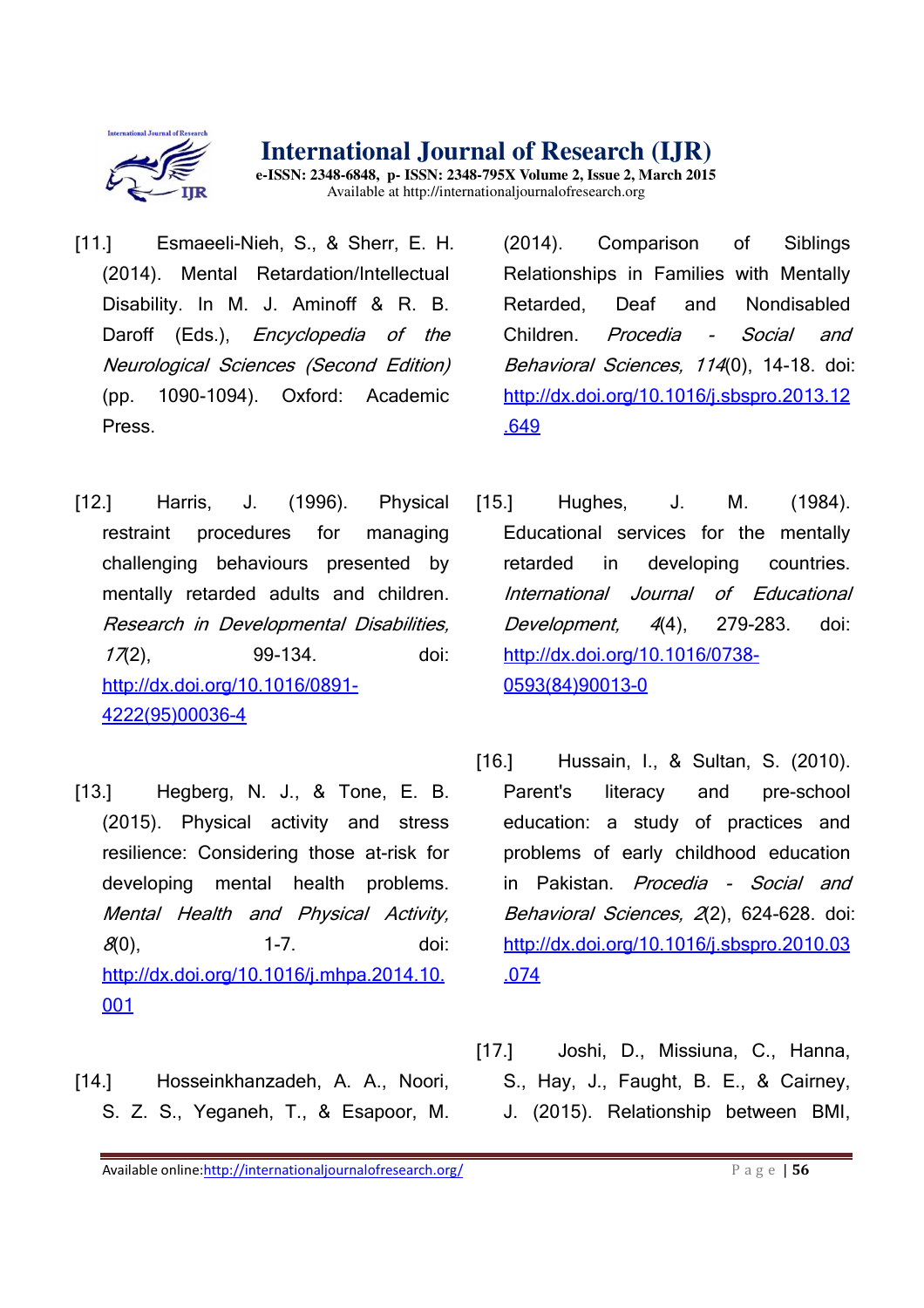

**e-ISSN: 2348-6848, p- ISSN: 2348-795X Volume 2, Issue 2, March 2015**  Available at http://internationaljournalofresearch.org

waist circumference, physical activity and probable developmental coordination disorder over time. Human Movement Science, 40(0), 237-247. doi: http://dx.doi.org/10.1016/j.humov.2014.1 2.011

- [18.] Kazi, T. G., Shah, F., Afridi, H. I., Mughal, M. A., Naeemullah, Arain, S. S., & Arain, M. B. (2013). Evaluation of lead levels in biological samples of mentally retarded children in different stages using advanced extraction method. Environmental Toxicology and Pharmacology, 36(3), 858-864. doi: http://dx.doi.org/10.1016/j.etap.2013.07.0 18
- [19.] Look, A. E., McCloskey, M. S., & Coccaro, E. F. (2015). Verbal versus physical aggression in Intermittent Explosive Disorder. Psychiatry Research, 225(3), 531-539. doi: http://dx.doi.org/10.1016/j.psychres.2014. 11.052

(2015). Seeking fluid possibility and solid ground: Space and movement in mental health service users' experiences of 'crisis'. Social Science & Medicine, 128(0), 115-125. doi: http://dx.doi.org/10.1016/j.socscimed.201 5.01.017

[21.] Miles, M., & Frizzell, Y. (1990). Handling the Cerebral Palsied Child: Multi-level skills transfer in Pakistan. Physiotherapy, 76(3), 183-186, doi: http://dx.doi.org/10.1016/S0031- 9406(10)62169-4

[22.] Otsuka, T., Fujinaka, H., Katsuyama, K., Iizawa, M., Kinoshita, S., Tanaka, Y., . . . Tomizawa, S. (2007). Influenza vaccination for severely multiply handicapped persons/children in the 2005–2006 season. *Vaccine. 25*(23), 4521-4524. doi:

http://dx.doi.org/10.1016/j.vaccine.2007.0 3.041

[20.] McGrath, L., & Reavey, P.

[23.] Pace, M., & Bricout, V.-A. (2015). Low heart rate response of children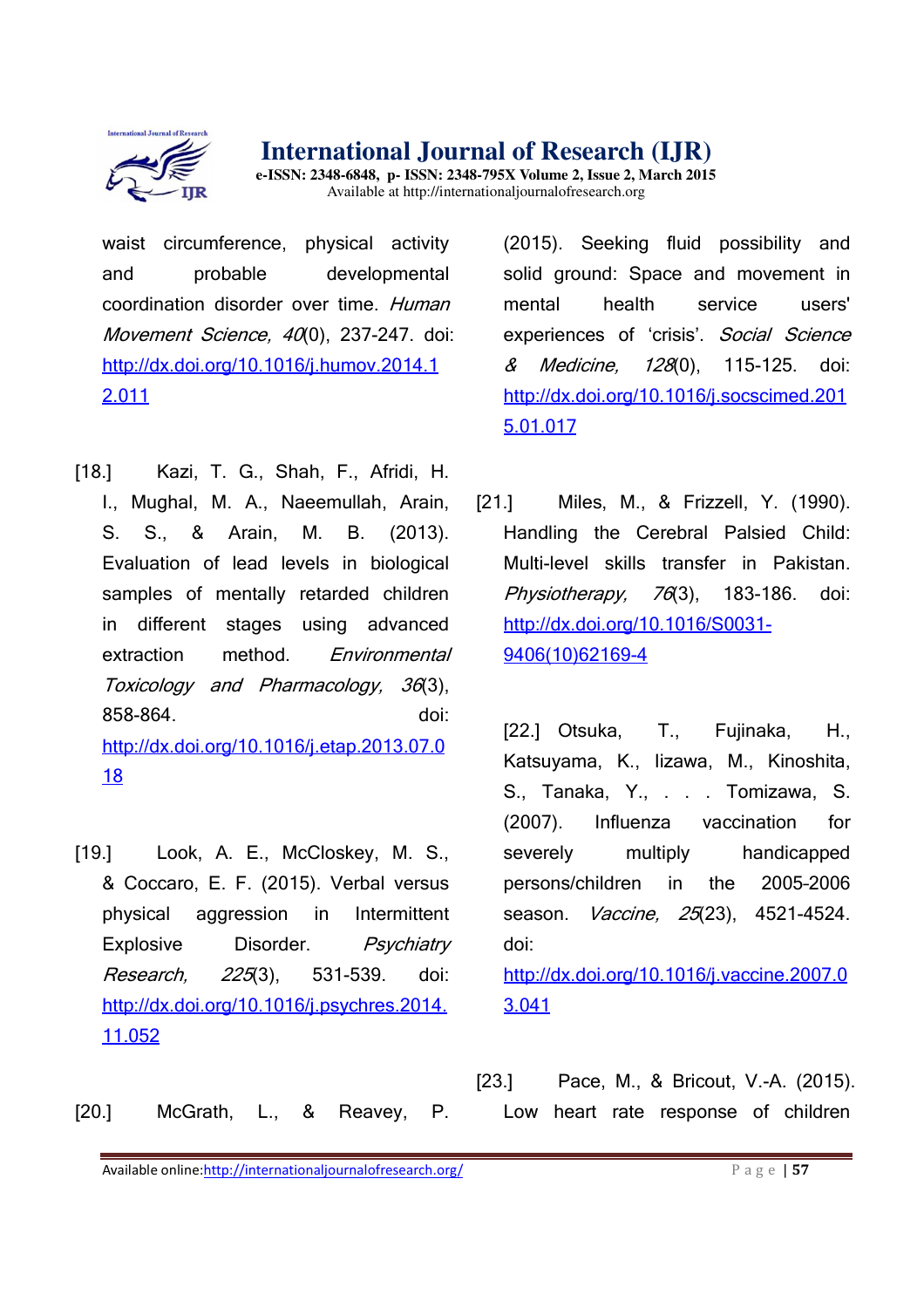

**e-ISSN: 2348-6848, p- ISSN: 2348-795X Volume 2, Issue 2, March 2015**  Available at http://internationaljournalofresearch.org

with autism spectrum disorders in comparison to controls during physical exercise. Physiology & Behavior, 141(0), 63-68. doi: http://dx.doi.org/10.1016/j.physbeh.2015. 01.011

- [24.] Pellock, J. M. (2004). Defining the problem: psychiatric and behavioral comorbidity in children and adolescents with epilepsy. Epilepsy & Behavior, 5, Supplement 3(0), 3-9. doi: http://dx.doi.org/10.1016/j.yebeh.2004.06 .010
- [25.] Preus, A. (1990). Treatment of mentally retarded stutterers. Journal of Fluency Disorders, 15(4), 223-233. doi: http://dx.doi.org/10.1016/0094- 730X(90)90003-B
- [26.] Rathore, F. A., New, P. W., & Iftikhar, A. (2011). A Report on Disability and Rehabilitation Medicine in Pakistan: Past, Present, and Future Directions. Archives of Physical Medicine and Rehabilitation, 92(1), 161-166. doi: http://dx.doi.org/10.1016/j.apmr.2010.10. 004
- [27.] Shah, A., Holmes, N., & Wing, L. (1982). Prevalence of autism and related conditions in adults in a mental handicap hospital. Applied Research in Mental Retardation, 3(3), 303-317. doi: http://dx.doi.org/10.1016/0270- 3092(82)90022-4
- [28.] Sharif, M., Daryani, A., Asgarian, F., & Nasrolahei, M. (2010). Intestinal parasitic infections among intellectual disability children in rehabilitation centers of northern Iran. Research in Developmental Disabilities, 31(4), 924- 928. doi: http://dx.doi.org/10.1016/j.ridd.2010.03.0 01
- [29.] Shokoohi-Yekta, M., Zamani, N., & Ahmadi, A. (2011). Anger management training for mothers of mildly mentally retarded and slow learner children: effects on mother-child relationship. Procedia - Social and Behavioral Sciences, 15(0), 722-726. doi:

http://dx.doi.org/10.1016/j.sbspro.2011.03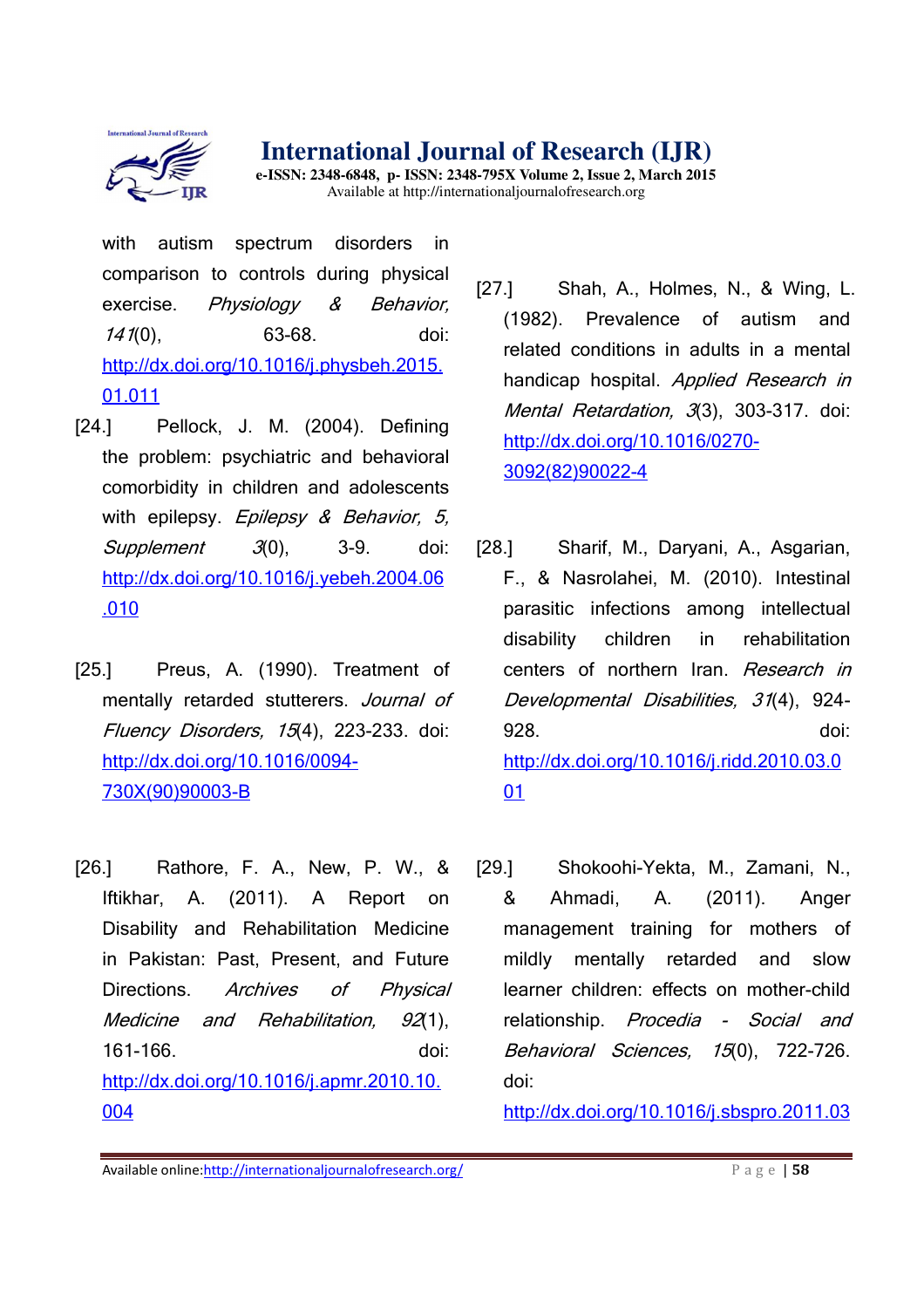

**e-ISSN: 2348-6848, p- ISSN: 2348-795X Volume 2, Issue 2, March 2015**  Available at http://internationaljournalofresearch.org

## .172

- [30.] Torio, C. M., Encinosa, W., Berdahl, T., McCormick, M. C., & Simpson, L. A. (2015). Annual Report on Health Care for Children and Youth in the United States: National Estimates of Cost, Utilization and Expenditures for Children With Mental Health Conditions. Academic Pediatrics, 15(1), 19-35. doi: http://dx.doi.org/10.1016/j.acap.2014.07. 007
- [31.] Tseng, Y.-C., Lai, D.-C., & Guo, H.-R. (2015). Gender and geographic differences in the prevalence of reportable childhood speech and language disability in Taiwan. Research in Developmental Disabilities, 40(0), 11-18. doi: http://dx.doi.org/10.1016/j.ridd.2015.01.0 09
- [32.] Vancampfort, D., Sienaert, P., Wyckaert, S., De Hert, M., Stubbs, B., Soundy, A., . . . Probst, M. Healthrelated physical fitness in patients with

bipolar disorder versus healthy controls: An exploratory study. Journal of Affective Disorders(0). doi: http://dx.doi.org/10.1016/j.jad.2014.12.05 8

- [33.] Gray, L.R. (1990) "Educational Resource 3rd ed. New York: Mac Villiam Pub. Co. (1978)
- [34.] Werner, David (1987) Disabled Village Children" a guide for community health workers rehabilitation workers and familiar, Palo Alto: The Hesperian Foundation.
- [35.] Wallerg, H.J. and Heartal, G.d. (1990) "the International Encyclopedia of Educational Evaluator." Oxford: Perganon Press.
- [36.] Champman, Elizabeth K. (1978) "Visually Handicapped Children and young people". London: Rantledge & Kegon paul.
- [37.] Bowers, To my (1989) "Managing Special Needs". Mitton Key ners Open University press.
- [38.] Green heart B.R and Gear heart, C.J (1989). "Learning Disabilities" 5th ed. Columbus: Merrill pub. Co.
- [39.] William, P.A (1981) "Glossary of Special Education." North Wales open University press

Available online:http://internationaljournalofresearch.org/<br>
P a g e | 59